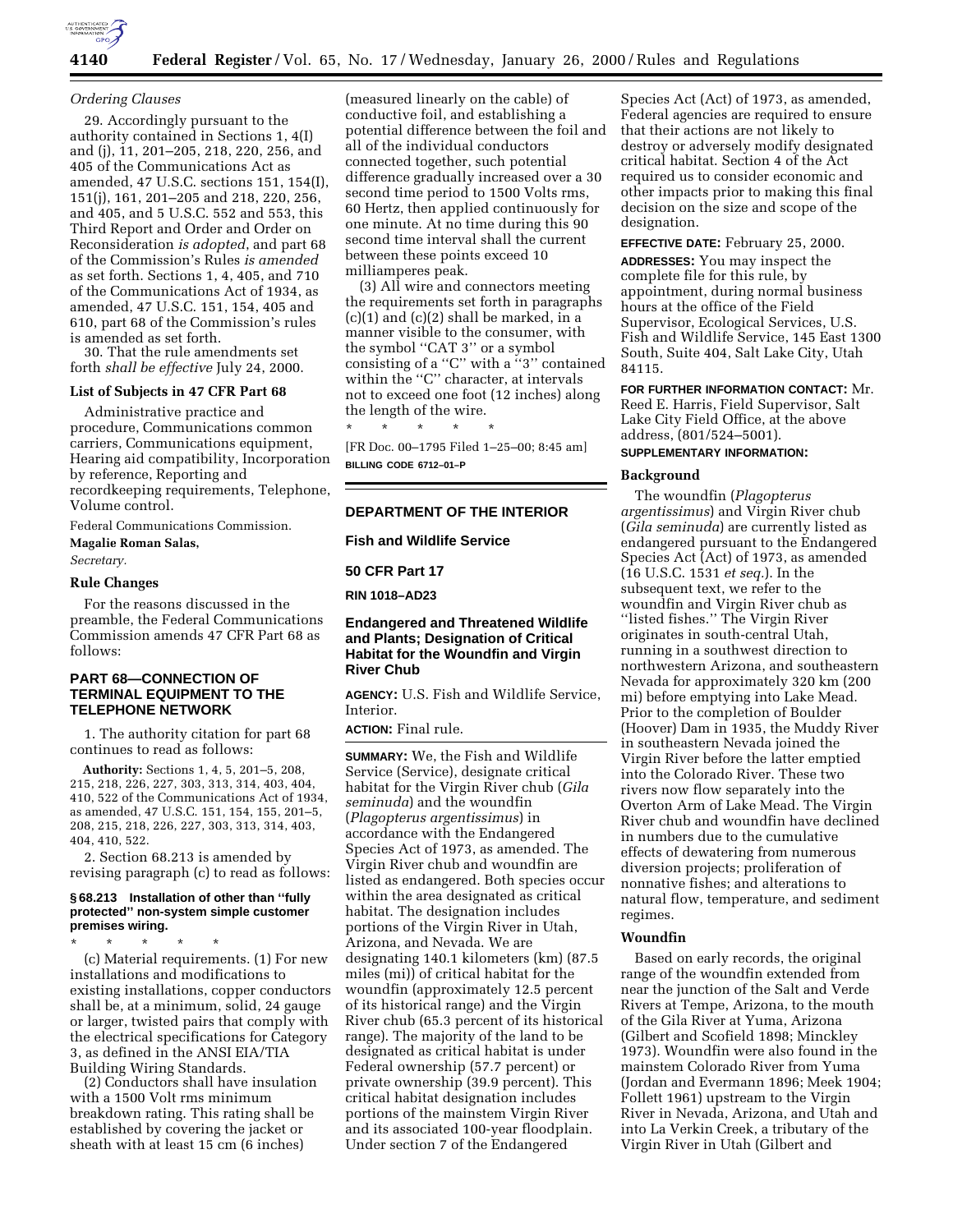Scofield 1898; Snyder 1915; Miller and Hubbs 1960; Cross 1975). However, because no barriers or habitat considerations exist that would have precluded woundfin from existing further upstream in these rivers, we believe that the woundfin likely occurred further upstream in the Verde, Salt, and Gila Rivers in Arizona.

Except for the mainstem of the Virgin River, woundfin are extirpated from most of their historical range. Woundfin presently range from Pah Tempe Springs (also called La Verkin Springs) on the mainstem of the Virgin River and the lower portion of La Verkin Creek in Utah, downstream to Lake Mead. A single specimen was taken from the middle Muddy (Moapa) River, Clark County, Nevada, in the late 1960s. However, no additional specimens have been collected from that drainage since that time (Deacon and Bradley 1972).

Adult and juvenile woundfin inhabit runs and quiet waters adjacent to riffles with sand and sand/gravel substrates. Adults are generally found in habitats with water depths between 0.15 and 0.43 meters (m) (0.5 and 1.4 feet (ft)) with velocities between 0.24 and 0.49 meters per second (m/s) (0.8 and 1.6 feet per second (ft/s)). Juveniles select areas with slower and deeper water, while larvae are found in backwaters and stream margins which are often associated with growths of filamentous algae. Spawning takes place during the period of declining spring flows.

## **Virgin River Chub**

The Virgin River chub was first described as a full species ( *Gila seminuda*) in 1875 (Cope and Yarrow 1875). Later, Ellis (1914) considered this chub to be an intermediate between the roundtail chub (*G. robusta*) and bonytail chub (*G. elegans*), and reduced it to a subspecies (*G. robusta seminuda*) of the roundtail chub. The fish was believed to be restricted to the Virgin River between Hurricane, Utah, and its confluence with the Colorado River.

In a recent taxonomic study of the genus *Gila* using morphological and genetic characters, DeMarais *et al.* (1992) concluded that the prior treatment of the Virgin River chub as a subspecies of roundtail chub was inappropriate and arbitrary. The authors asserted that full species status (*Gila seminuda*) was warranted for the Virgin River chub, which likely arose through introgressive hybridization involving *G. robusta* and *G. elegans* (DeMarais *et al,* 1992). Moreover, DeMarais *et al.* (1992) concluded that the chub found in the Muddy (=Moapa) River, a Virgin River tributary, was also *G. seminuda,* although the Muddy River population

was ''distinctive.'' Prior to this conclusion, this geographically isolated population of Virgin River chub was considered a separate, unnamed subspecies of roundtail chub (*G. robusta spp.*), and was referred to as the Moapa roundtail chub (Minckley 1973, Smith *et al.* 1977). We, along with the American Fisheries Society and American Society of Ichthyologists and Herpetologists Fish Names Committee (Mr. Joseph S. Nelson, American Fisheries Society, *in litt.* 1993) have accepted the taxonomic revisions of *Gila.*

In past candidate notices of review, we considered the Muddy River population of Virgin River chub to be a category 2 candidate species (December 30, 1982, 47 FR 58455; January 6, 1989, 54 FR 556; November 21, 1991, 56 FR 58804). At that time, category 2 candidate species were those species for which we had information indicating that listing may be appropriate, but did not have enough information on file to support issuance of a proposed rule to list. In our February 28, 1996, candidate notice of review (61 FR 7596), we discontinued the designation of category 2 candidates. The final rule listing the Virgin River chub as an endangered species (August 24, 1989; 54 FR 35305) specifically excluded the Muddy River population, because at the time it was classified as an undescribed subspecies. The Muddy River is not included in this final rule designating critical habitat for the Virgin River chub because at the time that the proposed critical habitat designation and economic analysis were prepared, we did not consider the Muddy River population to be listed. Therefore, in order to respond in a timely manner and make a final determination with regard to critical habitat for the Virgin River chub, this final rule encompasses only the mainstem Virgin River. A separate listing determination, which will include analyses on the status of the species and whether listing the fish in the Muddy River is warranted, will be prepared for this population and made available for public review and comment. The prudency and determinability of critical habitat for the Muddy River population will be addressed at that time.

The Virgin River chub was first collected in the 1870s from the Virgin River near Washington, Utah. Historically, it was collected in the mainstem Virgin River from Pah Tempe Springs, Utah, downstream to the confluence with the Colorado River in Nevada (Cope and Yarrow 1875; Cross 1975), though it may have occurred upstream of that point. Presently, the

Virgin River chub occurs within the mainstem Virgin River from Pah Tempe Springs, Utah, downstream to at least the Mesquite Diversion, located near the Arizona-Nevada border.

Adult and juvenile Virgin River chub select deep runs or pools with slow to moderate velocities containing boulders or other instream cover over a sand substrate. Generally, larger fish occupy deeper habitats; however, there is no apparent correlation with velocity. Chub are generally found in velocities ranging up to 0.76 m/s (2.5 ft/s).

## **Importance of the Virgin River Floodplain**

Preservation of the river channel alone is not sufficient to ensure the survival and recovery of the woundfin and Virgin River chub. The Virgin River floodplain is integral to preserving the integrity of the primary constituent elements (defined below) and maintaining the natural dynamics of the Virgin River. Components of a healthy river system needed for these fish include the mainstem channel, where water is maintained most or all of the year, and upland habitats that are inundated during spring flows. Studies of the major floodplain rivers of the world have documented the value of flooded bottomlands and uplands for fish production (Welcomme 1979). For example, loss of floodplain habitats in the Missouri River Basin has reduced fish biomass production as much as 98 percent (Karr and Schlosser 1978). These seasonally flooded habitats contribute to the biological productivity of the river system by producing allochthonous (humus, silt, organic detritus, colloidal matter, and plants and animals produced outside the river and brought into the river) organic matter which provides nutrients and terrestrial food sources to aquatic organisms (Hesse and Sheets 1993). The Virgin River contains little aquatic vegetation and contains a minimum amount of autochthonous (produced within the river) organic matter. Thus, the fauna of the Virgin River is heavily dependent on allochthonous energy inputs from the floodplain that provides or supports much of the food base. This rich, terrestrial food source may enhance fish growth, fecundity, and/or survival.

Use of these inundated floodplain areas increases the energy available for spawning and is necessary for reproductive success in some species (Finger and Stewart 1987). In many cyprinid fishes, including these listed fishes, spawning is associated with seasonal rains and flooding of rivers. Flood-related changes in the river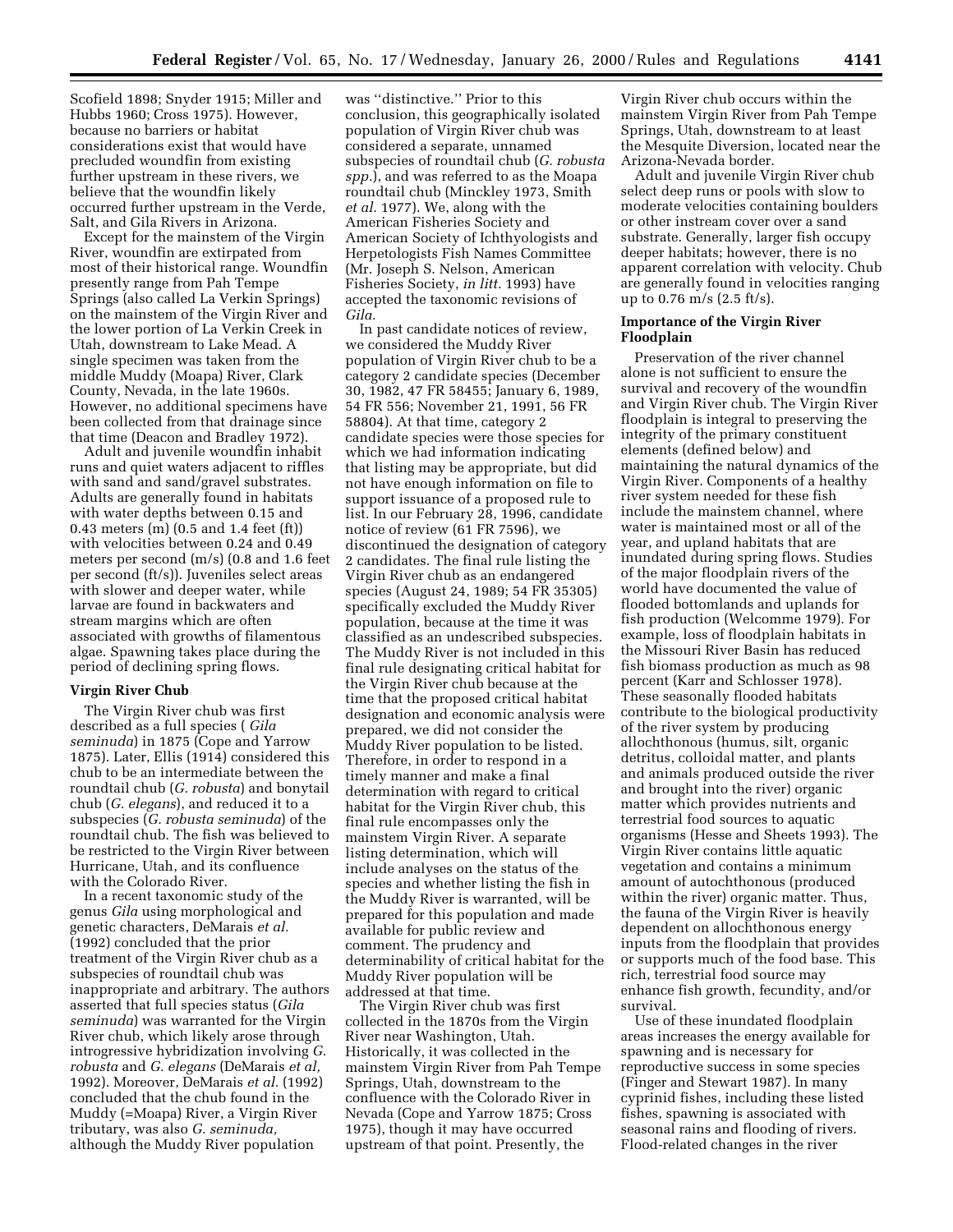environment induce spawning for many species, while the loss of these seasonal changes due to water withdrawals and channel constrictions may be a contributing factor limiting recruitment for these fish (Hontele and Stacey 1990).

Protection of floodplain areas also provides the spatial and temporal scope for natural physical processes, including flooding, to occur (National Research Council 1992). These processes over time shape and reshape the river, constantly redefining the physical habitat and complexity of the river. Large flow events allow the river to meander, thereby creating and recreating the mosaic of habitats necessary for the survival and recovery of the listed fishes. As long as this physical reshaping occurs, the habitat complexity and biological productivity associated with river-floodplain systems necessary for the survival and recovery of the listed fishes will be maintained.

Inundation of floodplain habitats during spring flows also provides areas with warmer water temperatures, lower water velocity habitat used for resting, and cover from predation. Recent studies in the Colorado River system show that the life histories and welfare of native riverine fishes are linked to the maintenance of a natural or historical flow regime (*i.e.,* hydrological pattern of high spring and low autumn and winter flows that vary in magnitude and duration depending on annual precipitation patterns and runoff from snowmelt) (Tyus and Karp 1989, 1990). Minckley and Meffe (1987) suggest that loss of flooding will result in extirpation of many of the native fish species in the Colorado River system.

#### **Previous Federal Action**

We listed the woundfin as endangered on October 13, 1970 (35 FR 16047), and proposed critical habitat on November 2, 1977 (42 FR 57329). However, on March 6, 1979, we withdrew the proposal for critical habitat (44 FR 12382) due to the 1978 amendments to the Act, which required proposals to be withdrawn if not finalized within 2 years. A Woundfin Recovery Plan was originally approved in July 1979 and subsequently revised on March 1, 1984.

On August 23, 1978, we proposed listing the Virgin River chub as endangered and designating critical habitat (43 FR 37668). We also withdrew this proposal (45 FR 64853; September 30, 1980), due to the 1978 amendments to the Act. On June 24, 1986, we again proposed the listing as endangered and the designation of critical habitat for the Virgin River chub (51 FR 22949). The final rule to list the Virgin River chub as endangered was

published on August 24, 1989 (54 FR 35305). We postponed the designation of critical habitat to allow time to undertake an analysis of the economic and other impacts of the designation as required by section 4(b)(2) of the Act. When the Virgin River chub was listed, the Muddy River form was specifically excluded because it was believed to be a separate, unnamed subspecies of roundtail chub (Moapa roundtail chub= *Gila robusta* ssp.).

On March 18, 1994, the U.S. District Court, Colorado (Court) ordered us to designate critical habitat for the Virgin River chub, woundfin, and Virgin spinedace (*Lepidomeda mollispinis mollispinis*) (if it became listed under the Act before December 31, 1994). The Court ordered that critical habitat be proposed no later than April 1, 1995, and be finalized by December 1, 1995. We proposed the Virgin spinedace for listing as a threatened species on May 18, 1994 (59 FR 25875), but did not include critical habitat in that proposed rule because we believed that all three fish species would receive greater conservation benefit if critical habitat for all three was designated simultaneously. We published a proposed rule designating critical habitat for the three fishes on April 5, 1995 (60 FR 17296). On April 11, 1995, we entered into the Virgin Spinedace Conservation Agreement and Strategy with other Federal, State, and private local entities to eliminate or reduce impacts threatening the continued existence of the Virgin spinedace. A Virgin River Fishes Recovery Plan, including the woundfin, Virgin River chub, and Virgin spinedace, was finalized on April 19, 1995. Because of the conservation efforts being implemented on behalf of the Virgin spinedace, we withdrew the proposed listing and critical habitat designation of the Virgin spinedace on February 6, 1996 (61 FR 4401). Therefore, the Virgin spinedace is no longer included in this critical habitat designation.

Prior to publication of a final rule designating critical habitat for the woundfin and Virgin River chub, Congress enacted a moratorium on final listing actions and we postponed further actions to finalize critical habitat. Disruptions in the listing budget beginning in Fiscal Year 1995 and the moratorium on certain listing actions, including critical habitat designations, during parts of Fiscal Years 1995 and 1996 remained in effect until April 26, 1996, when President Clinton approved the Omnibus Budget Reconciliation Act of 1996 and exercised the authority that the Act gave him to waive the moratorium. By that time, we had

accrued a serious backlog of listing actions. To deal with this backlog, we developed and published Interim (61 FR 9651) and Final (61 FR 24722) Listing Priority Guidelines for Fiscal Year 1996. The guidelines described a multi-tiered approach to working through the listing backlog and identified critical habitat designations as our lowest listing priority. On December 5, 1996, we published our Final Listing Priority Guidance for Fiscal Year 1997 (61 FR 64475), which maintained this prioritization.

On May 8, 1998, we published our Final Listing Priority Guidance for Fiscal Years 1998 and 1999 (63 FR 25502). The designation of critical habitat remained our lowest priority. However, in December 1998, the 10th Circuit Court ruled that we could no longer use this justification for not designating critical habitat and ordered us to designate critical habitat for the Rio Grande silvery minnow ( *Hybognathus amarus*). Shortly after that decision, the plaintiffs in the Virgin River fishes case filed a motion requesting that we be ordered to finalize critical habitat designation for the woundfin and Virgin River chub. On August 27, 1999, the U.S. District Court of Colorado ordered us to finalize critical habitat designation for the woundfin and Virgin River chub by January 20, 2000.

## **Critical Habitat**

Section 4(a)(3) of the Act and implementing regulations (50 CFR 424.12) require that, to the maximum extent prudent and determinable, the Secretary of the Interior (Secretary) designate critical habitat at the time the species is determined to be endangered or threatened. As explained above, critical habitat was delayed for a variety of reasons. With this final rule, however, critical habitat is now designated for the woundfin and Virgin River chub in the Virgin River.

### **Definition of Critical Habitat**

Critical habitat is defined in section 3(5)(A) of the Act as: (i) The specific areas within the geographical area occupied by a species, at the time it is listed in accordance with the Act, on which are found those physical or biological features (I) essential to the conservation of the species and (II) which may require special management considerations or protection and; (ii) specific areas outside the geographical area occupied by a species at the time it is listed, upon a determination that such areas are essential for the conservation of the species.'' The term ''conservation,'' as defined in section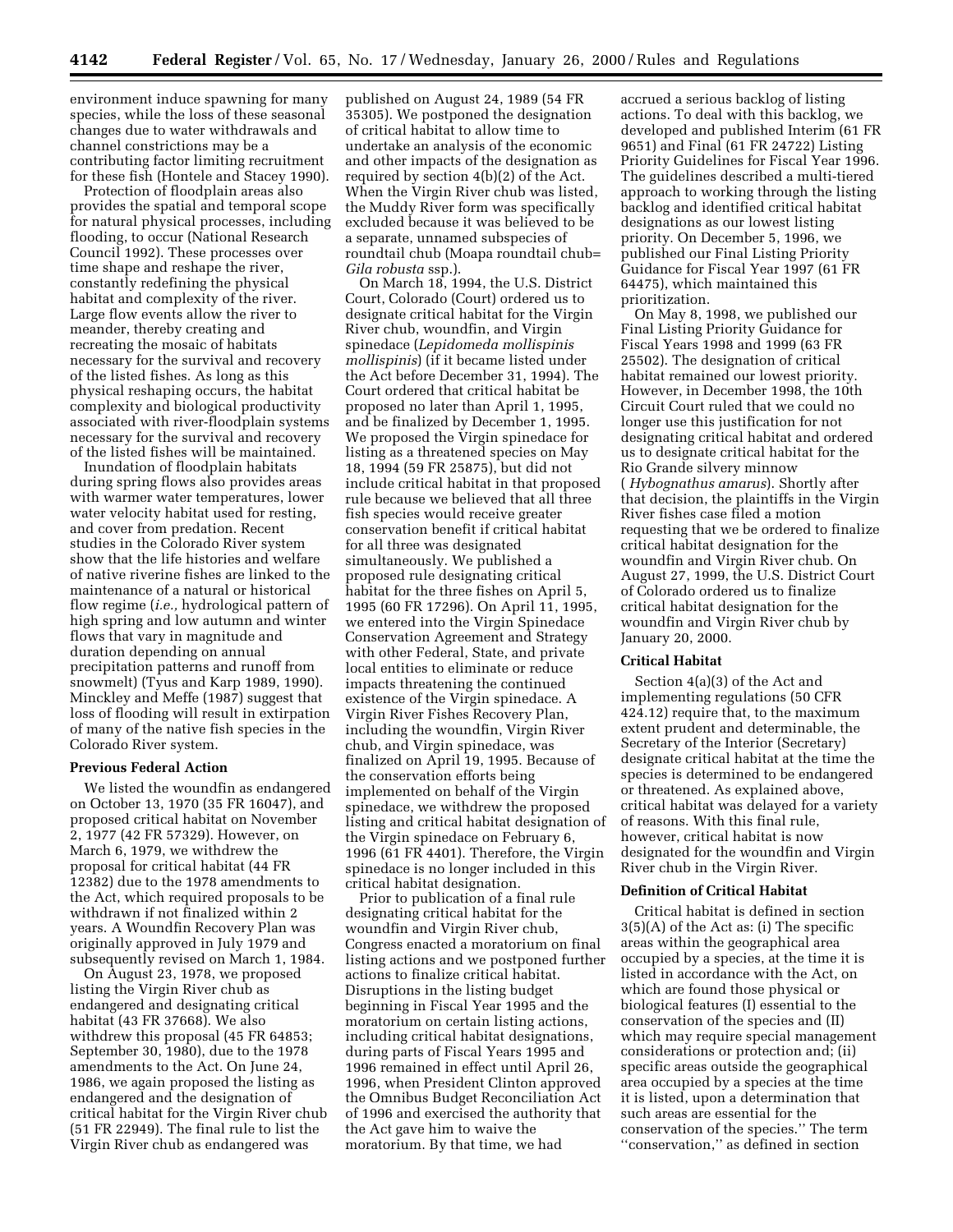3(3) of the Act, means ''to use and the use of all methods and procedures which are necessary to bring any endangered species or threatened species to the point at which the measures provided pursuant to this Act are no longer necessary'' (*i.e.,* the species is recovered and removed from the list of endangered and threatened species).

We are required to base critical habitat decisions upon the best scientific and commercial information available (50 CFR 424.12) after taking into account economic and other impacts of such designation. In designating critical habitat for the woundfin and Virgin River chub, we have reviewed the overall approaches to the conservation of the woundfin and Virgin River chub undertaken or proposed by local, State, and Federal agencies operating within the Virgin River basin and the identified steps necessary for the species recovery outlined in the Virgin River Fishes Recovery Plan. We also have reviewed available information that pertains to the geographic range of the species in the Virgin River and the habitat requirements of each species. That information includes that received during the public comment periods associated with this rulemaking (described below).

# **Effect of Critical Habitat Designation**

Section 7(a) of the Act, as amended, requires Federal agencies to evaluate their actions with respect to any species that is proposed or listed as endangered or threatened. Regulations implementing this interagency cooperation provision of the Act are codified at 50 CFR part 402. Section 7(a)(2) of the Act requires Federal agencies to ensure that activities they authorize, fund, or carry out are not likely to jeopardize the continued existence of a listed species or to destroy or adversely modify its critical habitat. If a Federal action may affect a listed species or its critical habitat, the responsible Federal agency must enter into formal consultation with us.

The designation of critical habitat is one of several measures available to assist in the conservation and recovery of a species. Critical habitat may help focus conservation activities by identifying areas that contain essential habitat features (primary constituent elements) regardless of whether the areas are currently occupied by the listed species. Such designation may alert Federal agencies, States, the public, and other organizations to the areas' importance. Critical habitat also identifies areas that may require special management considerations or protection.

The designation of critical habitat directly affects only Federal agencies, by prohibiting actions they fund, authorize, or carry out from destroying or adversely modifying critical habitat. Individuals, firms, and other non-Federal entities are not affected by the designation of critical habitat so long as their actions do not require support by permit, license, funding, or other means from a Federal agency.

An understanding of the interplay of the jeopardy and adverse modification standards is necessary to evaluate the likely outcomes of both consultation under section 7 and the environmental, economic and other impacts of any critical habitat designation. Implementing regulations (50 CFR part 402) define ''jeopardize the continued existence of'' (a species) and ''destruction or adverse modification of'' (critical habitat) in virtually identical terms. ''Jeopardize the continued existence of'' means to engage in an action ''that reasonably would be expected \* \* \* to reduce appreciably the likelihood of both the survival and recovery of a listed species.'' ''Destruction or adverse modification'' means a direct or indirect alteration that ''appreciably diminishes the value of critical habitat for both the survival and recovery of a listed species.''

Common to both definitions is an appreciable detrimental effect on both survival and recovery of a listed species. Thus, for most species, actions likely to result in destruction or adverse modification of critical habitat are nearly always found to jeopardize the species concerned. Only in a few instances might an action be found to adversely modify critical habitat without also being found to jeopardize

the continued existence of the species. This situation might occur in unoccupied habitat or occupied habitat that may become unoccupied in the future. In most cases, the existence of a critical habitat designation does not materially affect the outcome of consultation. This reality is often in contrast to the public perception (and the assumption used in the previous economic analysis as described in this final rule) that the adverse modification standard sets a lower threshold than the jeopardy standard in all instances. The similar nature of the jeopardy and adverse modification standards and the application of the standards is true for the listed Virgin River fishes as well. The area of the river system being designated as critical habitat in this final rule is occupied by the listed fishes.

Section 4(b)(8) of the Act requires us to describe in any proposed or final regulation that designates critical habitat, those activities involving a Federal action that may adversely modify such habitat or those activities that may be affected by such designation. Activities that may destroy or adversely modify critical habitat include those that alter the primary constituent elements (defined below) to an extent that the value of designated critical habitat for both the survival and recovery of a listed species is reduced appreciably.

Federal activities in the Virgin River basin that may adversely modify critical habitat include actions that reduce the volume and timing of water flows, destroy or eliminate access to spawning and nursery habitat, prevent recruitment, appreciably impact food sources, contaminate the river, or significantly increase predation and competition by nonnative fishes (Table 1). Examples of such activities may include construction and operation of hydroelectric facilities, additional irrigation diversions, flood control structures, bank stabilization structures, oil and gas drilling, golf courses, and resort facilities, as well as mining, grazing, additional pumping to meet municipal water demands, and stocking or introduction of nonnative fishes.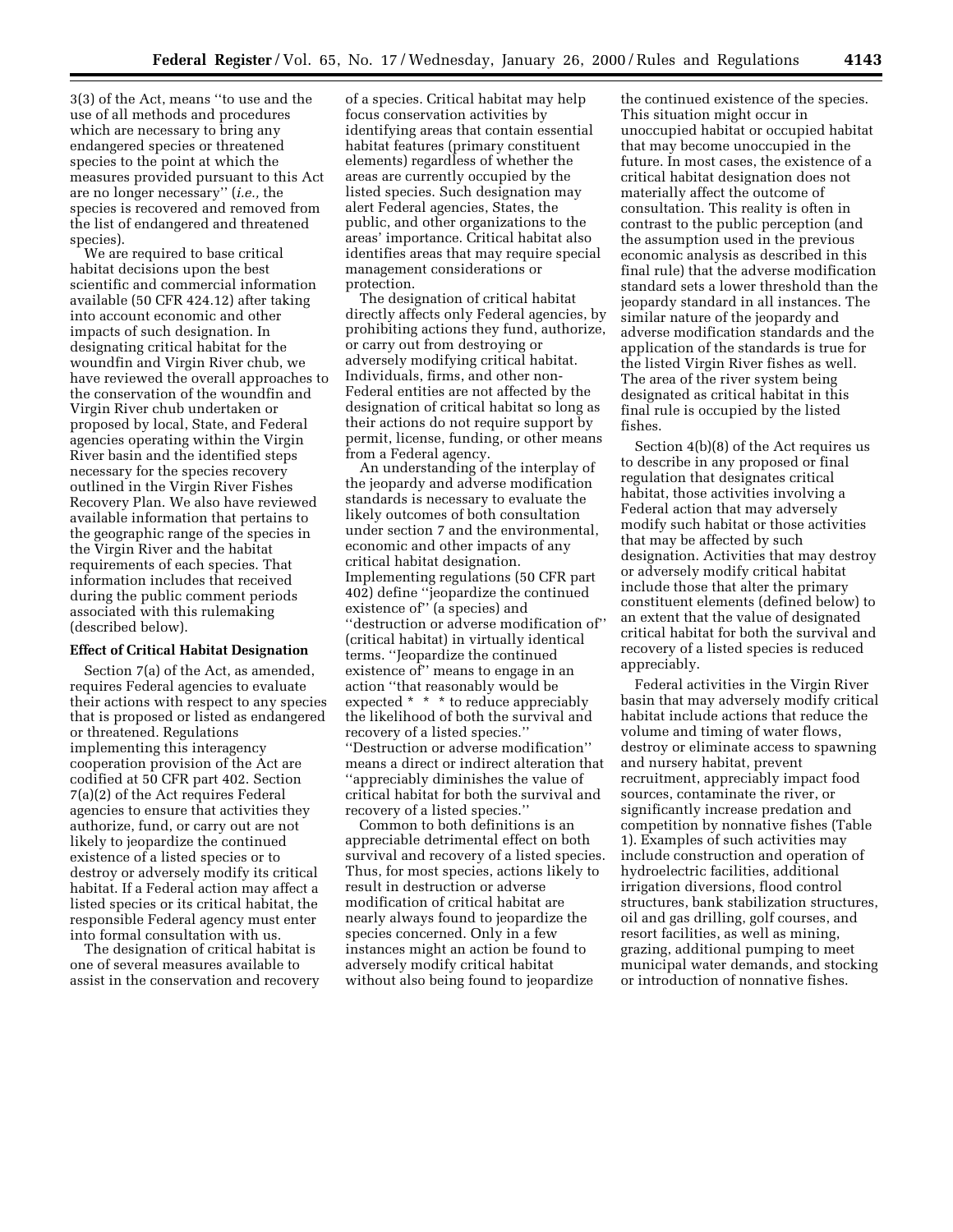| Table 1.—Impacts of Woundfin and Virgin River Chub Listing and Critical Habitat Designation |
|---------------------------------------------------------------------------------------------|
|---------------------------------------------------------------------------------------------|

| Categories of activities           |             |     | Activities impacted by species listing only 1                                                                                                                                                                                                                                                                                                                                                                                                                                                                                                                       | Additional activities impacted by<br>critical habitat designation <sup>2</sup> |
|------------------------------------|-------------|-----|---------------------------------------------------------------------------------------------------------------------------------------------------------------------------------------------------------------------------------------------------------------------------------------------------------------------------------------------------------------------------------------------------------------------------------------------------------------------------------------------------------------------------------------------------------------------|--------------------------------------------------------------------------------|
| Federal activities<br>fected $3$ . | potentially | af- | Activities such as construction and operation of hydroelectric facili-<br>ties, flood control, additional irrigation diversions, bank stabilization,<br>oil and gas drilling, mining, grazing, stocking or introduction of non-<br>native fishes, that the Federal Government carries out that may<br>jeopardize the continued existence of a listed species (only activi-<br>ties impacting the occupied portions of the river system).                                                                                                                            | None.                                                                          |
| Private activities<br>fected $4$ . | potentially | af- | Activities such as additional irrigation diversions, flood control, bank<br>stabilization, oil and gas drilling, mining, grazing, stocking or intro-<br>duction of nonnative fishes, municipal water supplies, golf courses,<br>resort facilities, water wheeling, water leasing, and dewatering of<br>springs for municipal and industrial purposes that require a Federal<br>action (permit, authorization, or funding) that may jeopardize the<br>continued existence of the species (only activities impacting the oc-<br>cupied portions of the river system). | None.                                                                          |

1This column represents the impacts of the final rules listing the woundfin (October 13, 1970; 35 FR 16047) and Virgin River chub (August 24, 1989; 54 FR 35305) under the Endangered Species Act and covers land in the occupied portion of the river system only. These rules prohibited actions funded, authorized, or carried out by Federal agencies that jeopardized the continued existence of the species. ''Jeopardizing the continued existence of the species," as defined by the Act, would result from an action that would appreciably reduce the likelihood of the species' sur-<br>vival and recovery.

<sup>2</sup>This column represents the impacts of the critical habitat designation above and beyond those impacts resulting from listing the species.<br><sup>3</sup>Activities initiated by a Federal agency.

4Activities initiated by a private entity that may need Federal authorization or funding.

These types of activities have already been examined during formal and informal consultations with us since the listing of the species as endangered. No additional restrictions to these activities as a result of critical habitat designation are anticipated. For example, existing Federal activities in the area include the Pah Tempe Pipeline, Halfway Wash Project, Lake Powell Pipeline, water wheeling, water leasing, Washington Fields Pumpback, and dewatering of springs for municipal and industrial purposes.

Areas outside of critical habitat, containing one or more of the primary constituent elements, may still be important for the conservation of a species. Some areas do not contain all of the constituent elements and may have those missing elements restored in the future. Such areas may be important for the long-term recovery of the species even if they are not designated critical habitat because they may serve to maintain ecosystem integrity, thereby indirectly contributing to recovery.

In summary, designation of critical habitat focuses on the primary constituent elements within the defined areas and their contribution to the species' recovery, and includes consideration of the species' biological needs and factors that will contribute to their recovery (*i.e.,* distribution, numbers, reproduction, and viability). In evaluating Federal actions, we will consider the actions' impacts on the primary constituent elements of water, physical habitat, and biological environment (discussed below). The ability of an area to provide these

constituent elements into the future and to contribute to the recovery of the species will also be considered. The potential level of allowable impacts or habitat reduction in critical habitat will be determined on a case-by-case basis during section 7 consultation.

#### **Primary Constituent Elements**

In identifying areas as critical habitat, 50 CFR 424.12 provides that we consider those physical and biological features that are essential to a species' conservation and that may require special management considerations or protection. Such physical and biological features, as outlined in 50 CFR 424.12, include, but are not limited to, the following:

(1) Space for individual and population growth, and for normal behavior;

(2) Food, water, air, light, minerals, or other nutritional or physiological requirements;

(3) Cover or shelter;

(4) Sites for breeding, reproduction, rearing of offspring, germination, or seed dispersal; and

(5) Habitats that are protected from disturbance or are representative of the historical geographical and ecological distributions of a species.

In determining critical habitat for the woundfin and Virgin River chub, we focused on the primary physical and biological elements essential to the conservation of each species. Prior to designating an area as critical habitat, we assessed the area for all applicable constituent elements.

The primary constituent elements of critical habitat determined necessary for the survival and recovery of these Virgin River fishes are water, physical habitat, and biological environment. The desired conditions for each of these elements are further discussed below.

Water—A sufficient quantity and quality of water (i.e., temperature, dissolved oxygen, contaminants, nutrients, turbidity, etc.) that is delivered to a specific location in accordance with a hydrologic regime that is identified for the particular life stage for each species. This includes the following:

(1) Water quality characterized by natural seasonally variable temperature, turbidity, and conductivity;

(2) Hydrologic regime characterized by the duration, magnitude, and frequency of flow events capable of forming and maintaining channel and instream habitat necessary for particular life stages at certain times of the year; and

(3) Flood events inundating the floodplain necessary to provide the organic matter that provides or supports the nutrient and food sources for the listed fishes.

Physical Habitat—Areas of the Virgin River that are inhabited or potentially habitable by a particular life stage for each species, for use in spawning, nursing, feeding, and rearing, or corridors between such areas:

### Woundfin

(1) River channels, side channels, secondary channels, backwaters, and springs, and other areas which provide access to these habitats;

(2) Areas inhabited by adult and juvenile woundfin include runs and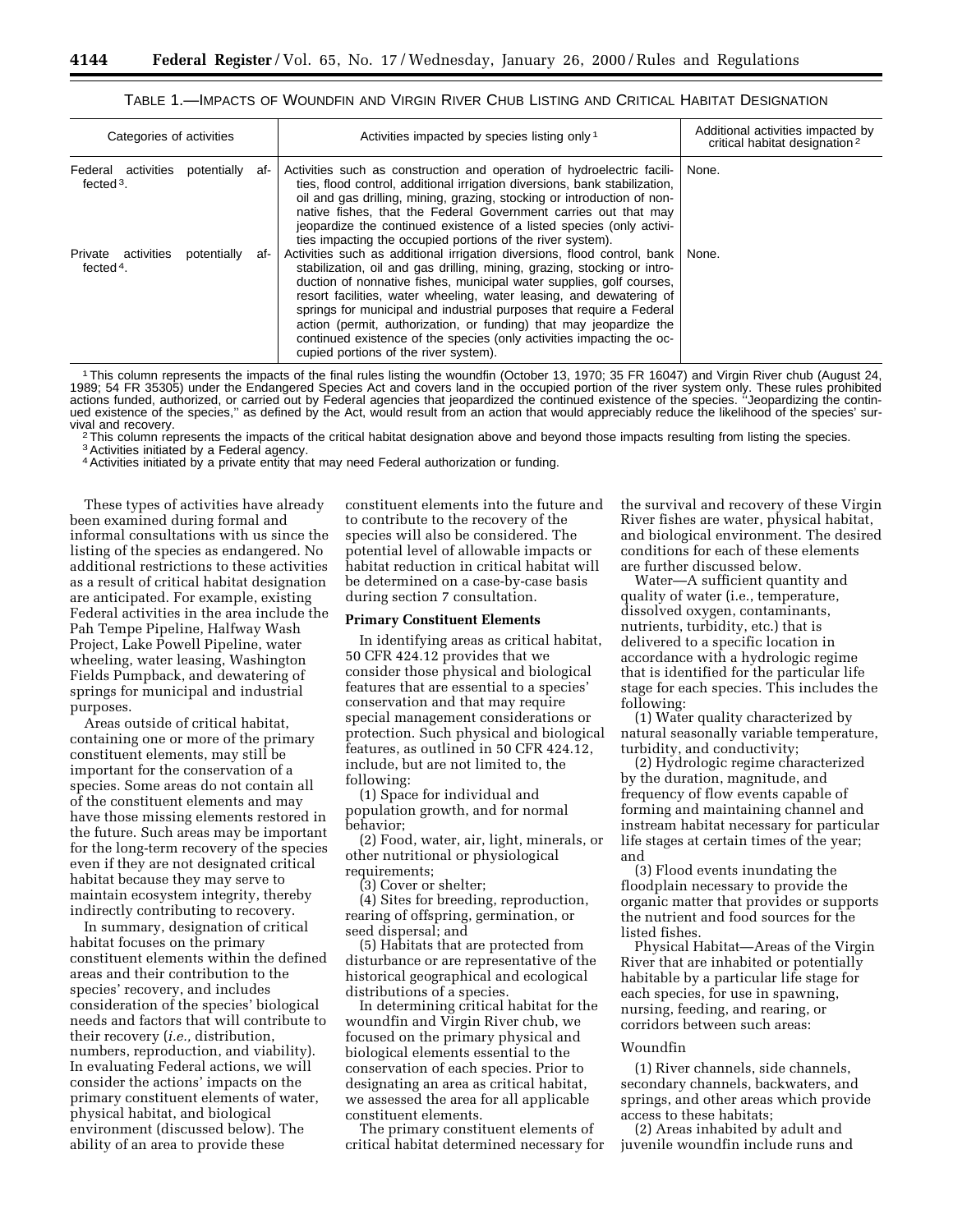pools adjacent to riffles that have sand and sand/gravel substrates;

(3) Areas inhabited by juvenile woundfin are generally deeper and slower. When turbidity is low, adults also tend to occupy deeper and slower habitats;

(4) Areas inhabited by woundfin larvae include shoreline margins and backwater habitats associated with growths of filamentous algae.

#### Virgin River Chub

(1) River channels, side channels, secondary channels, backwaters, and springs, and other areas which provide access to these habitats; and

(2) Areas with slow to moderate velocities, within deep runs or pools, with predominately sand substrates, particularly habitats which contain boulders or other instream cover.

Biological Environment—Food supply, predation, and competition are important elements of the biological environment and are considered components of this constituent element. Food supply is a function of nutrient supply, productivity, and availability to each life stage of the species. Predation

and competition, although considered normal components of this environment, are out of balance due to nonnative fish species in many areas. Fourteen introduced species, including red shiner (*Cyprinella lutrensis*), black bullhead (*Ameiurus melas*), channel catfish (*Ictalurus punctatus*), and largemouth bass (*Micropterus salmoides*), compete with or prey upon the listed fishes. Of these, the red shiner is the most numerous and has been the most problematic for the listed fishes. Red shiners compete for food and available habitats and are known to prey on the eggs and early life stages of the listed fishes. Components of this constituent element include the following:

(1) Seasonally flooded areas that contribute to the biological productivity of the river system by producing allochthonous (humus, silt, organic detritus, colloidal matter, and plants and animals produced outside the river and brought into the river) organic matter which provides and supports much of the food base of the listed fishes; and

(2) Few or no predatory or competitive nonnative species in occupied Virgin River fishes' habitats or potential reestablishment sites.

## **Critical Habitat Designation**

Woundfin—The area designated as critical habitat for the woundfin is the mainstem Virgin River and its 100-year floodplain (as defined below), extending from the confluence of La Verkin Creek, Utah, to Halfway Wash, Nevada, and includes 59.6 km (37.3 mi) of the mainstem Virgin River in Utah, 50.6 km (31.6 mi) in Arizona, and 29.9 km (18.6 mi) in Nevada (Table 2). This designation totals 140.1 km (87.5 mi) of the mainstem Virgin River, which represents approximately 12.5 percent of the woundfin's historical habitat. Due to the lack of historical data on the distribution of the woundfin in Arizona, this percentage is only an estimate. The area of the Virgin River designated as critical habitat consists of the remaining occupied habitat for the woundfin, and this portion of the Virgin River flows through both public and private lands (Table 3).

## TABLE 2.—CRITICAL HABITAT IN KILOMETERS (MILES) FOR VIRGIN RIVER LISTED FISHES

| State                     | Woundfin                                 | Virgin River chub                        | State totals                             |
|---------------------------|------------------------------------------|------------------------------------------|------------------------------------------|
| Arizona<br>Nevada<br>Utah | 50.6(31.6)<br>29.9 (18.6)<br>59.6 (37.3) | 50.6(31.6)<br>29.9 (18.6)<br>59.6 (37.3) | 50.6(31.6)<br>29.9 (18.6)<br>59.6 (37.3) |
| Total                     | 140.1 (87.5)                             | 140.1 (87.5)                             | 140.1 (87.5)                             |

TABLE 3.—CRITICAL HABITAT SHORELINE OWNERSHIP IN KILOMETERS (MILES) OF CRITICAL HABITAT OCCUPIED BY THE WOUNDFIN AND VIRGIN RIVER CHUB<sup>1</sup>

|                             | Ownership | Woundfin and Vir-<br>gin River chub    | Percent             |
|-----------------------------|-----------|----------------------------------------|---------------------|
| Federal<br>State<br>Private |           | 80.9 (50.5)<br>3.3(2.1)<br>55.9 (34.9) | 57.7<br>2.4<br>39.9 |
|                             | Total     | 140.1 (87.5)                           | 100.0               |

1 Landownership was typically the same on both riverbanks. However, in several reaches (1.5 km or less), the river forms a boundary between Federal and private lands. Based upon the location of the channel, these reaches were identified as either Federal or private, not both. Therefore, distances given may be doubled to represent ownership along both riverbanks.

Virgin River Chub—The area designated as critical habitat for the Virgin River chub is the mainstem Virgin River and its 100-year floodplain (as defined below), extending from the confluence of La Verkin Creek to Halfway Wash and is identical to the designation for the woundfin (Table 2). The designation for this species represents approximately 65.8 percent of the Virgin River chub's historical habitat within the Virgin River Basin. The area of the Virgin River designated

as critical habitat consists of the remaining occupied habitat for the Virgin River chub, which flows through both public and private lands (Table 3).

The designation of critical habitat for both listed fishes includes the mainstem Virgin River currently occupied by the species. The 100-year floodplain of the Virgin River is included in the designation of critical habitat for both species, but we are designating only those portions of the 100-year floodplain that contain at least one of

the primary constituent elements for critical habitat. We chose the 100-year floodplain for several reasons. First, the implementing regulations of the Act require that critical habitat be defined by reference points and lines as found on standard topographic maps of the area. The 100-year floodplain, as defined by the Federal Emergency Management Agency (FEMA), while not included on standard topographic maps, is an area of land that would be inundated by a flood having a one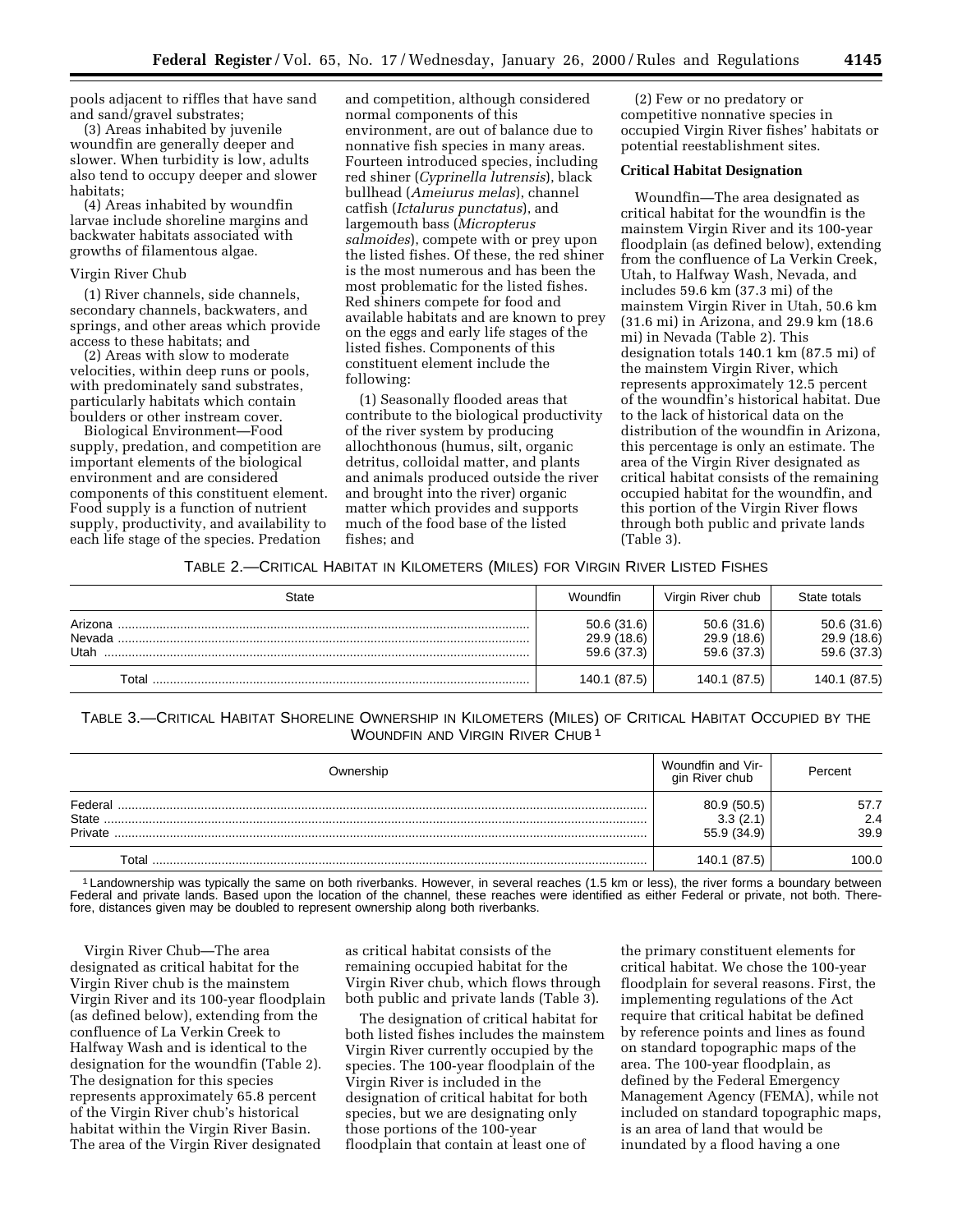percent chance of occurring in any given year. It is the Federal standard for protection of life and property and is delineated and readily available on FEMA floodplain maps. This boundary, rather than some other delineation, was primarily chosen for two reasons: (1) The biological integrity and natural dynamics of the river system are maintained within this area (*i.e.,* allowing the river to meander within its main channel in response to large flow events, thereby recreating the mosaic of habitats necessary for the survival and recovery of Virgin River endangered fishes); and (2) conservation of the 100 year floodplain also helps protect the riparian areas and provide essential nutrient recharge to the Virgin River, which contributes to successful spawning and recruitment of endangered fishes.

Some developed lands within the 100-year floodplain boundary are not considered critical habitat because they do not contain the primary constituent elements. These include, but are not limited to, existing paved roads, bridges, parking lots, dikes, levees, diversion structures, railroad tracks, railroad trestles, water diversion canals outside of natural stream channels, active gravel pits, cultivated agricultural land, and residential, commercial, and industrial developments. These developed areas do not contain the primary constituent elements and do not furnish habitat or biological features for the listed fishes, and generally will not contribute to the species' recovery. However, some activities in these areas (if federally funded, authorized, or carried out) may affect the constituent elements of the designated critical habitat and, therefore, may be affected by critical habitat designation, as discussed later in this final rule.

## **Summary of Changes From the Proposed Rule**

During the public comment period for the proposed rule (60 FR 17296), we received information provided by the Nevada Division of Wildlife and Bio/ West, Inc. indicating that very few woundfin or Virgin River chub have ever been collected below Halfway Wash, Nevada. The backwater effect of the high water line of Lake Mead has resulted in a large amount of sand deposition below Halfway Wash. This deposition has changed the morphology of the river from a single channel to a highly braided river reach consisting of multiple rivulets, thereby reducing the gradient of the river and resulting in an extremely shallow multiple channeled habitat, not suitable for either woundfin or Virgin River chub. Based on this

information, we changed the critical habitat boundary in Nevada from the highwater level of Lake Mead to Halfway Wash. This change reduced the critical habitat in Nevada by 11.6 km (7.3 mi) from what was described in the proposed rule. Additionally, critical habitat as proposed for the Virgin spinedace (60 FR 17296) was formally withdrawn on February 6, 1996 (61 FR 4401). This action further reduced the designation by 179 km (112.0 mi).

One assumption that we used in the economic analysis was that the threshold for an action to result in an adverse modification determination was less than the threshold for an action to jeopardize the continued existence of a species. The economic impacts summarized in the proposed rule were based on this assumption. Since the development of the economic analysis and subsequent proposed rule designating critical habitat in the Virgin River basin, we have determined that, in most cases, actions that are likely to result in the destruction or adverse modification of critical habitat are nearly always found to jeopardize the continued existence of the species concerned. This determination is based, in part, on numerous consultations concerning listed fish and critical habitat designated in the 100-year floodplain in the upper Colorado River basin. These consultations have demonstrated little or no difference in the results of application of the jeopardy and adverse modification standard. We further discuss the effect of this determination in the ''Consideration of Economic and Other Impacts'' section of this final rule.

As originally proposed, the critical habitat designation included five separate river reaches (Maddux *et al.* 1995). We structured the proposal this way to coincide with the economic analysis and to facilitate exclusion of areas if the economic impacts of designation of critical habitat outweighed the benefits, provided that exclusion would not result in the extinction of either species. For the final designation, we have simplified the boundaries by combining all five reaches into a single section of river.

## **Consideration of Economic and Other Impacts**

Section 4(b)(2) of the Act requires us to consider the economic and other relevant impacts in determining whether to exclude any proposed area(s) from the final designation of critical habitat. We may exclude an area from critical habitat designation if the benefits of its exclusion outweigh the benefits of its inclusion in critical

habitat, unless failure to designate the area would result in extinction of the species concerned. In 1995, we conducted an analysis on the potential economic impacts of the proposed critical habitat designation (Brookshire *et al.* 1995).

When we directed the economic analysis in 1995, we assessed the biological requirements for the recovery of the listed fishes and the regional economic activities as the basis of the analysis. The biological requirements needed to ensure recovery of the listed fishes include adjustments in water diversions in the Virgin River basin and/or mitigation of nonflow-related activities within the 100-year floodplain. We also took into consideration the effects of potential recovery efforts on future water depletions in the basin. The study region for the economic analysis included Washington and Iron Counties in Utah, Clark County in Nevada, and the portion of Mohave County in Arizona located north of the Colorado River.

We believed that Washington County, Utah, and Clark County, Nevada, would be directly affected by any actions taken by the Service on behalf of the listed fishes. These counties are presently among the fastest growing in the United States. From 1980 to 1990, Washington County's population grew by 52 percent, while Clark County's grew by 62.5 percent. Iron County, Utah, (north of Washington County) is a rapidly growing area that is economically closely linked to Washington County. Although the Virgin River does not flow through Iron County, any economic impacts on Washington County would be felt in Iron County as well. The Virgin River also flows through a portion of Mohave County in Arizona. This area has a very small population and a modest economic base.

In the 1995 economic analysis, we analyzed the economic impacts of insuring that the biological requirements of the listed fishes were met in the Virgin River Basin. Our analysis included impacts that were attributable to the listing itself, through the requirement that Federal agencies consult with us to ensure that their actions do not jeopardize the continued existence of the species. Habitat requirements of the listed fishes have been addressed by the jeopardy standard in each consultation we have done since the fishes were listed. Although we separately analyzed the incremental effects of the critical habitat designation above and beyond the effects of listing, that separation was based on the incorrect assumption that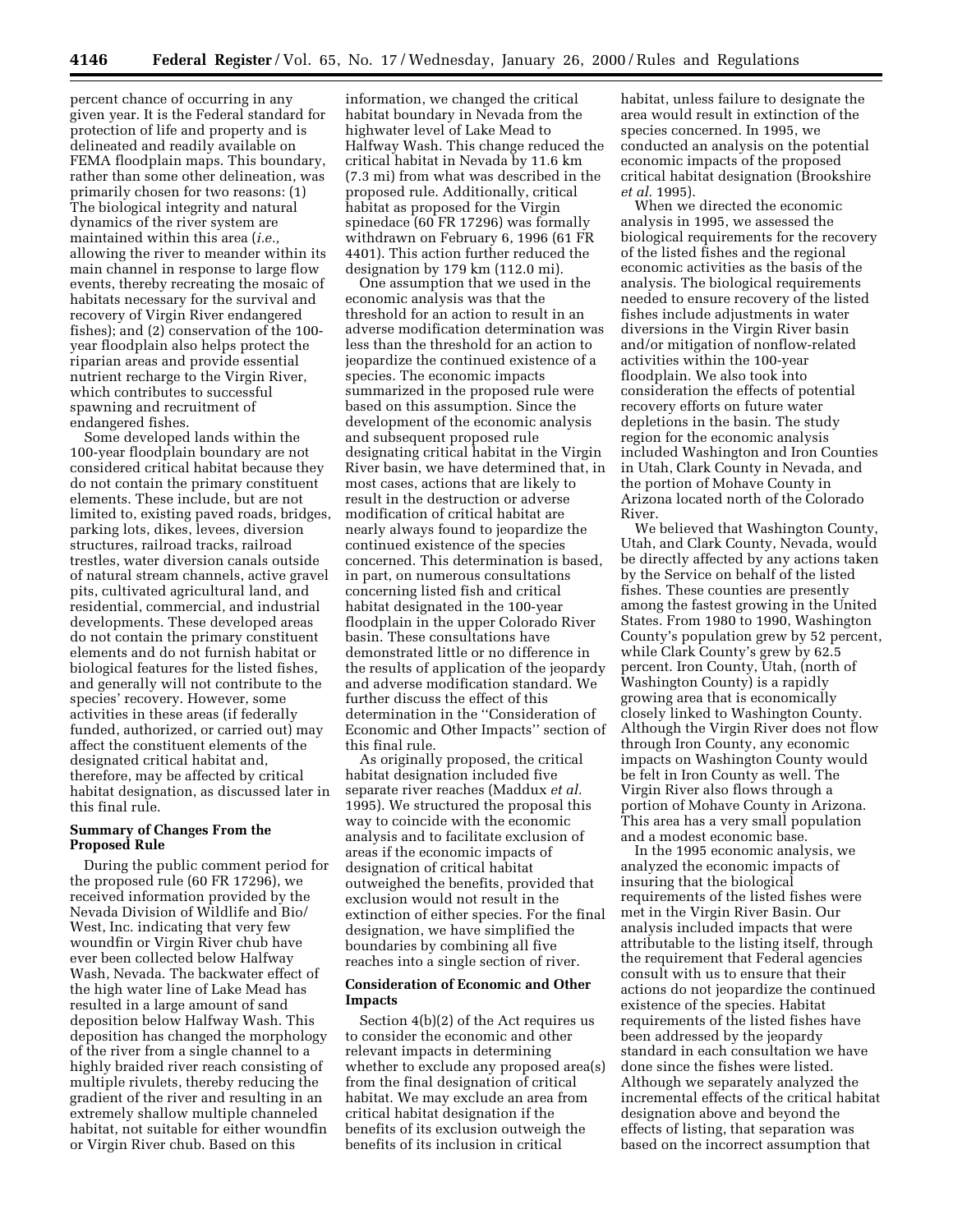the threshold for an action to result in an adverse modification determination is less than the threshold for determining that the action will likely jeopardize the continued existence of a species. We now recognize that our analysis should have been restricted to the specific impacts of designating critical habitat, if any, that would occur above and beyond the economic impacts of the listing, an interpretation upheld by recent case law (*New Mexico Cattle Growers Association et al.* v. *United States Fish and Wildlife Service, et al.,* CIV No. 98–0275 BB/DJS–ACE).

In the economic analysis, we also made an assumption that as a species moves from near extinction to recovery, the likelihood that any given project will cause adverse modification remains relatively constant, while the likelihood of jeopardy decreases. While this assumption will hold true in some circumstances, it has turned out to be a more complicated situation than initially presumed. Specifically, factors that alter the likelihood of jeopardy will only alter the likelihood of adverse modification to the extent that they affect critical habitat. However, because the adverse modification determination has its foundation in the likelihood of survival and recovery, as does the jeopardy determination, factors that increase the likelihood of adverse modification should logically increase the likelihood of jeopardy as well. In other words, adverse modification determinations will generally coincide with jeopardy determinations.

After years of conducting consultations under section 7 of the Act on actions affecting both a listed species and its critical habitat, we have learned that the two thresholds are nearly identical. In fact, biological opinions which conclude that a Federal agency action is likely to adversely modify critical habitat but not to jeopardize the species for which it is designated are extremely rare historically. Although the Service has participated in thousands of formal consultations (an estimated 900 in Fiscal Year 1999 alone), no such biological opinions have been issued in recent years. The similar application of the two standards is true in the specific case of the listed Virgin River fishes as well. In this final rule we review the results of the economic analysis in light of the correct assumption (that the thresholds for adverse modification and jeopardy are usually identical.)

## **Results of the Economic Analysis**

Because the entire economic analysis was based on our incorrect assumption that the threshold for an action to result

in an adverse modification determination is less than the threshold for an action to jeopardize the continued existence of a species, we conclude that even the small potential impacts attributable to critical habitat designation as discussed in the economic analysis, and summarized in the proposed rule, were overstated and are primarily attributable to the listing of the woundfin and Virgin River chub.

We have concluded that no incremental economic impacts are associated with the critical habitat designation above and beyond the effects of listing the species. Therefore, we do not believe that any benefit results from excluding any area from designation, nor that any benefit of exclusion outweighs the benefit of critical habitat designation. Consequently, we have simplified the critical habitat boundaries originally described in the proposed rule by combining the areas described as five reaches into a single section of river.

#### **Summary of Comments**

On April 5, 1995, we published the proposed rule and notice of public hearing in the **Federal Register** (60 FR 17296). We solicited public comment on the proposed critical habitat designation and its associated draft economic analysis. The public comment period was open from April 5, 1995, to June 5, 1995, and was further extended by request to June 20, 1995 (60 FR 31444). During the comment period, we conducted a public hearing in St. George, Utah, on May 8, 1995. Additional notification of the public hearing and comment period was provided by letter to appropriate State agencies, county governments, Federal agencies, and other interested parties. Notice of the proposed rule, comment period, and the public hearing was also published in the *Kingman Daily Miner, Desert Valley Times, Daily Spectrum, Deseret News, Salt Lake Tribune, Las Vegas Review Journal,* and *Las Vegas Sun.* During the comment period, we received 14 written comment letters and 6 people testified at the public hearing. Copies of all comments were made available to the public at the Washington County Library, Utah.

Prior to the court order to finalize critical habitat designation, on August 9, 1999, we published in the **Federal Register** (64 FR 43206) a notice of availability of a draft environmental assessment on the proposed action of designating critical habitat. The public comment period was open from August 9, 1999, to September 8, 1999. Additional notification of the availability of the draft environmental

assessment and comment period was provided by letter to appropriate State agencies, county governments, Federal agencies, and other interested parties. During the comment period, we received 12 written comment letters. After a review of all comments received in response to the draft environmental assessment, on November 24, 1999, we published a notice of availability of the final environmental assessment and finding of no significant impact for designation of critical habitat for the listed fishes (64 FR 66192) .

Some of the information provided during the comment periods is reflected in this final rule. A summary of the other issues raised in the written and oral comments regarding the proposed rule, economic analysis, and draft environmental assessment is provided below.

*Issue 1:* The critical habitat designation is based on the assumption that fish populations have declined in occupied reaches. The critical habitat designation is not warranted because numbers of individuals of these species may not have declined, although number of miles occupied has decreased.

*Service Response:* We disagree. At the time of listing, we determined that both the woundfin and Virgin River chub warranted protection under the Act due to a number of factors. These factors included both a decline in the occupied range of the species as well as a decline in the abundance of the species. In addition, current data, both published and unpublished, indicate that the decline in the woundfin population is continuing. Deacon (1988) showed that a substantial decline in woundfin occurred in the Virgin River above Quail Creek Reservoir and below Pah Tempe Springs between 1976 and 1993. He attributed this decline, in part, to a decrease in water quality because flows above Pah Tempe Springs were diverted at the Quail Creek Diversion. Prior to 1985, these flows had previously diluted the high saline input from Pah Tempe Springs. Holden and Zucker (1996) analyzed data from 1976–1993 that showed a very clear long-term decline of woundfin at long-term sampling stations in Utah, Arizona, and Nevada. When they plotted the data as number of woundfin caught per seining effort per year, they found a statistically significant negative trend over time (p < 0.05) at all stations except one during the fall season, indicating an overall decline in the woundfin population. Monitoring data from the Utah Division of Wildlife Resources (unpublished data, Recovery Team Meeting Minutes, April 29, 1999) show a substantial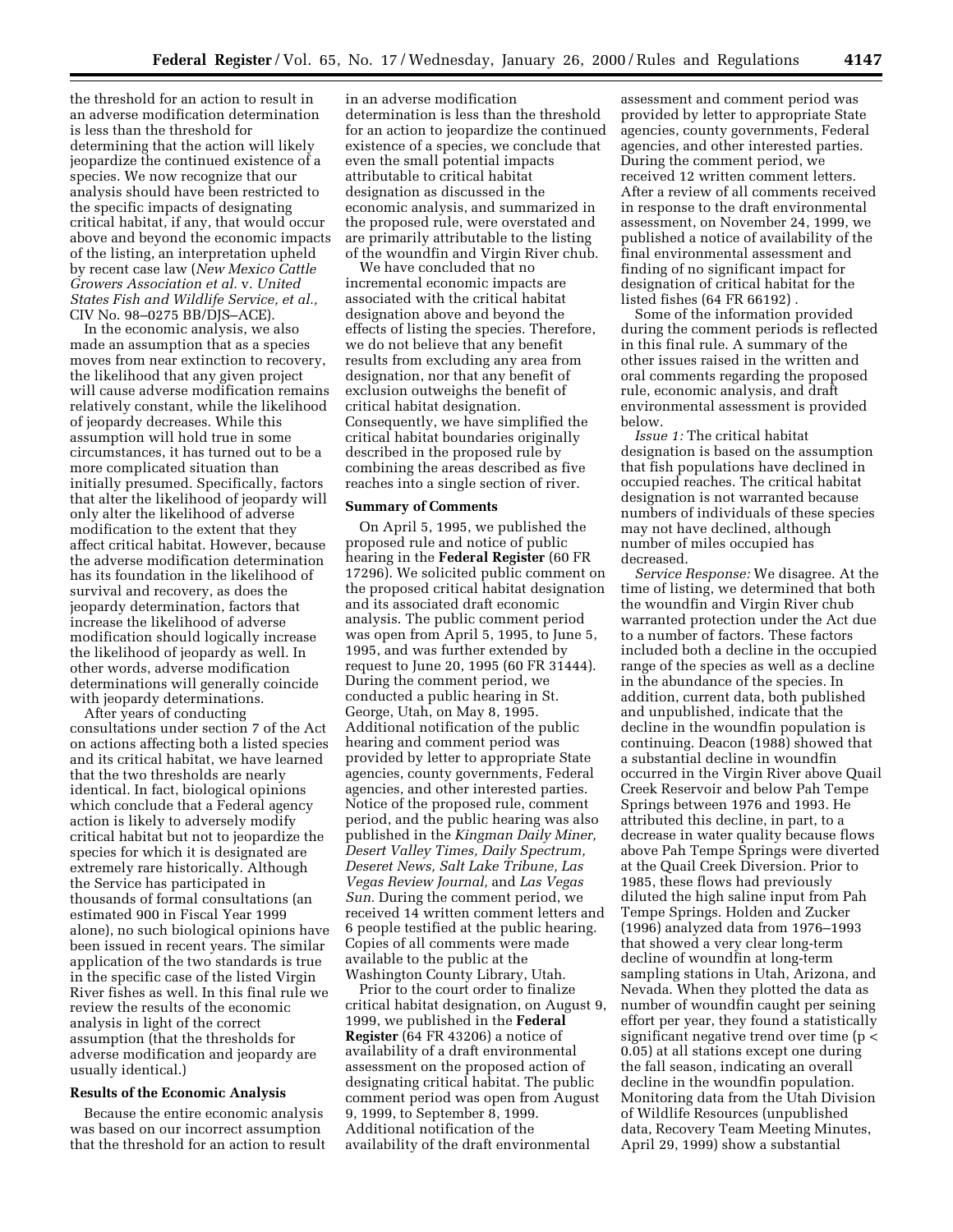decline from 1994 (total number=456 (spring), 604 (fall)) to 1999 (total number=77 (spring), 162 (fall)).

Anecdotal, historical information suggests that Virgin River chub were very abundant before the 1900s and that the abundance and range of Virgin River chub has declined substantially throughout its range in Utah, Arizona, and Nevada since white settlement and water development. Reasons for this decline are thought to be mainly habitat destruction. Habitat is degraded through dewatering of the river system such that some areas are inundated by reservoirs and other areas are completely dewatered. Also, competition from nonnative species which may prey on young life-stages of Virgin River chub may contribute to population declines (Holden 1977).

Virgin River chub have the lowest densities of any native fish in the Virgin River (Radant and Coffeen, 1986; Hardy and Addley 1994). However, observed numbers may or may not reflect actual abundance. Because Virgin River chub occupy deep holes and habitats that are often logistically difficult to sample, catch rates can be erratic and sampling can be difficult to standardize. Based on the long-term data available, Virgin River chub show a general decline in Utah, Arizona, and Nevada, particularly since the mid-1980s. Yet in some areas (below Hurricane Bridge and below Washington Diversion) numbers are stable or within the range of variability noted in the late 1970s and early 1980s (Hardy and Addley 1994). Hardy and Addley are careful to note that declines may be due to droughts and other natural climatic changes. Natural droughts are no doubt exacerbated by water development and the human need for water during these years. More recent data are being analyzed to determine the current status of Virgin River chub and to determine if declining trends continued through the late 1990s.

*Issue 2:* The lower portion of La Verkin Creek should be included as critical habitat for the woundfin.

*Service Response:* Although woundfin are occasionally collected in this reach, we are aware of no data that indicate that this area is being used for reproduction or as a nursery or that it is essential for the conservation of the species. Therefore, it is not included in this final critical habitat designation.

*Issue 3:* Why did we not include the Muddy River in Nevada as critical habitat for the Virgin River chub?

*Service Response:* Please see our discussion of the Muddy River population in the Background section of this final rule. Because the Muddy River population was not listed, critical

habitat designation is not appropriate. However, we intend to conduct a separate listing determination for the Muddy River population, which will include an analysis of the status of the species and a determination about the prudency and determinability of a critical habitat designation.

*Issue 4:* The area from Quail Creek Diversion to Pah Tempe Springs should be included in the critical habitat designation for the woundfin.

*Service Response:* While it is possible that this area was historical habitat for the Virgin River chub, woundfin have never been found in this reach. It is a high-gradient reach of the river that has gone dry annually for the past 80 years. When critical habitat was proposed, this reach of the river was left out because it was dry dammed. Since critical habitat was proposed, 3 cfs of flows have been restored to this reach of the river. However, since that time only one Virgin River chub has been collected in this reach of the Virgin River. We do not believe that this reach provides those physical or biological features essential to the conservation of either species.

*Issue 5:* Additional streams in Arizona should be designated as critical habitat.

*Service Response:* On July 24, 1985, we proposed the reintroduction of the woundfin into the Gila River drainage in Arizona and determined this population to be ''nonessential experimental'' in accordance with section 10(j) of the Act (50 FR 30188). The Act prohibits inclusion of nonessential experimental population areas in critical habitat designations.

*Issue 6:* The Virgin River in Utah was segmented into numerous reaches for designation; no segmenting was done in Nevada or Arizona.

*Service Response:* Please see our discussion under the ''Summary of Changes to the Proposed Rule'' section of this final rule.

*Issue 7:* How is the 100-year floodplain defined, and which parts of the floodplain are critical habitat?

*Service Response:* Please see the discussion under the ''Critical Habitat Designation'' section of this proposed rule.

*Issue 8:* A 10-year floodplain designation should be sufficient because the riparian community is maintained at this flow level.

*Service Response:* Critical habitat, among other things, is intended to identify areas that may require special management protection or consideration. Our intention in designating a portion of the floodplain as critical habitat is to encompass not only the area which provides a major source of food and nutrients to the river,

but also the area within which the river meanders. Only areas that contain at least one of the primary constituent elements are considered critical habitat. Critical habitat that would encompass a 10-year floodplain would not contain these attributes. Moreover the selection of the 100-year floodplain is consistent with and supports the goals of Virgin River Management Plan (1999) and the Proposed Virgin River Resource Management and Recovery Program, both of which contain provisions for the protection and enhancement of the 100 year floodplain.

*Issue 9:* Critical habitat designation is not prudent because of preparation of the Virgin River Management Plan.

*Service Response:* As discussed in the implementing regulations at 50 CFR 424.12, critical habitat is considered not prudent when one or more of the following situation exists:

(1) The species is threatened by taking or other human activity, and identification of critical habitat can be expected to increase the degree of such threat to the species, or

(2) Such designation of critical habitat would not be beneficial to the species.

In the absence of any information that indicates that critical habitat will increase the degree of threat to a species threatened by taking or other human activity, any small benefit of designation requires that the designation be found prudent. Although we supported development of the Virgin River Management Plan (1999), this plan does not increase the degree of threat to the species nor negate any benefits that may be provided to the species from critical habitat designation. Therefore, such designation must be found prudent. The extent to which this plan will protect the Virgin River is still unknown. Additionally, this plan only covers the Utah portion of the habitat. We anticipate that the Virgin River Management Plan and critical habitat designation will complement each other.

*Issue 10:* The Service should do NEPA on critical habitat designation.

*Service Response:* Please see our discussion under the ''Required Determinations'' section of this final rule.

*Issue 11:* The designation does not give full consideration to existing and future water rights.

*Service Response:* Critical habitat designation for the Virgin River listed fishes does not modify nor nullify any existing State water law, compact agreement, or treaty. Impacts to water development opportunities within the States are mainly attributable to the effects of listing these species. It is our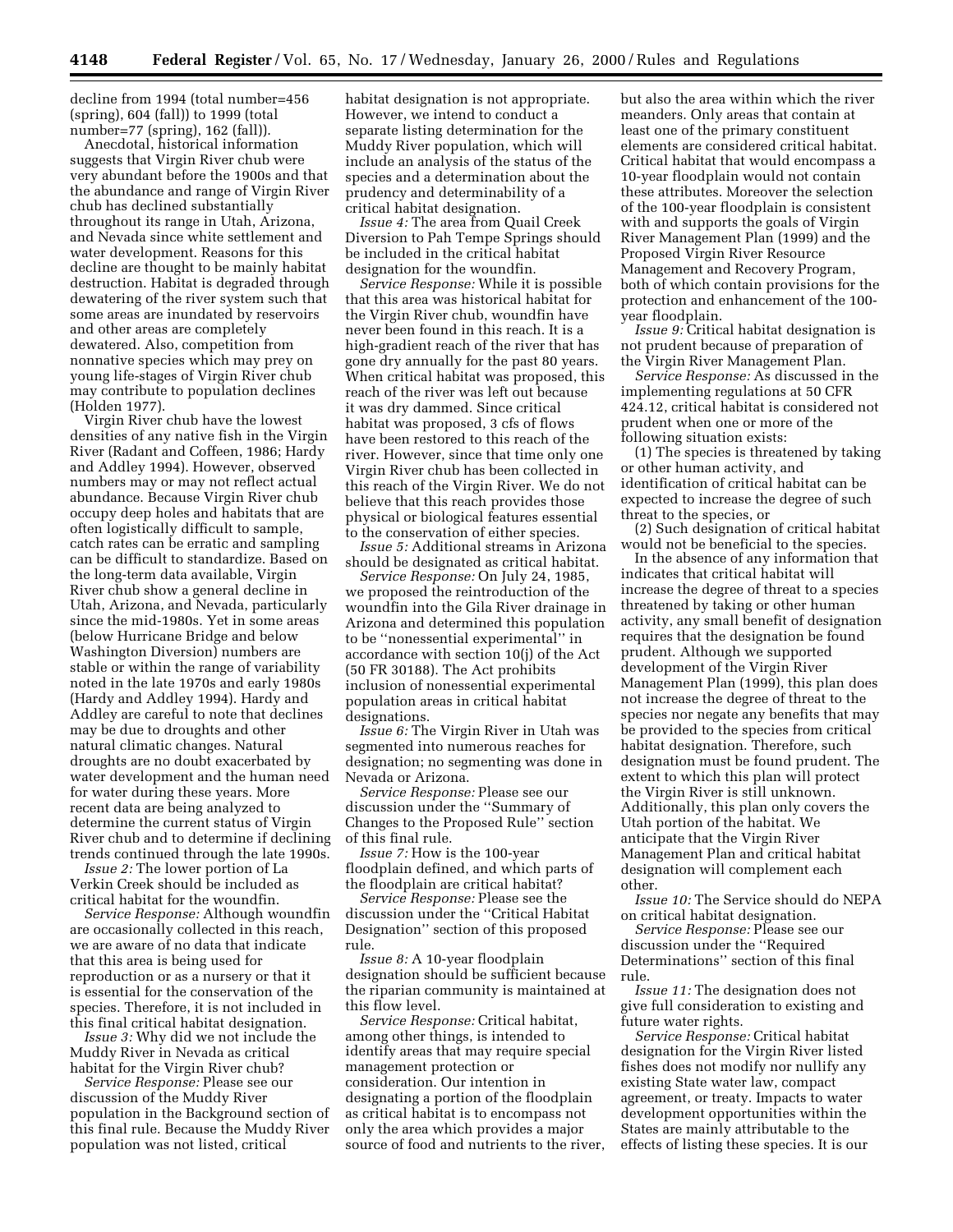intent to fully consider State water law, interstate compact agreements, and treaties in protecting and recovering the listed fishes. As an example, we worked with the State of Utah and the WCWCD to develop a Virgin River Management Plan. This plan is intended to address both the needs for future water development and recovery of the listed fishes consistent with State water laws and other agreements.

### **Issues and Responses Pertaining to the Economic Analysis**

Because the entire economic analysis was based on our incorrect assumption that the threshold for an action to result in an adverse modification determination is less than the threshold for an action to jeopardize the continued existence of a species, in this final rule we have concluded that even the small, potential impacts attributable to critical habitat designation as discussed in the economic analysis, and summarized in the proposed rule, were overstated and are primarily attributable to the listing of the woundfin and Virgin River chub. Although many of the points raised by various commentors on the economic analysis are no longer relevant given our conclusions about the economic impacts of critical habitat, we offer the following responses to the issues raised about the analysis.

*Issue 12:* The economic analysis incorrectly assumes that converting agriculture to secondary/culinary water will reduce current flows to the river.

*Service Response:* The economic analysis assumed that converting agricultural water to Municipal and Industrial (M&I) water might result in decreased river flows. The Utah State Water Plan for the Virgin River Basin reports water depletion figures for agricultural use to be 45 percent and for M&I use to be 63 percent. Therefore, converting agricultural use to M&I would result in a net decrease in water returns of 19 percent. Although return flows may be greater than those used in the economic analysis, the points at which these flows are returned to the river remain unknown.

*Issue 13:* The economic analysis did not assess impacts to Mohave County, Arizona.

*Service Response:* The majority of Mohave County's economic activity falls outside of the Virgin River study area, however, a small part of Mohave County, was included, mainly around the town of Litchfield, Arizona. There is little economic activity in this part of Mohave County, and it includes 0.39 percent of the total population of the study area. Consequently, the economic activity occurring in Mohave County

was shared out of the total activity for the Virgin River area based on population. This activity was then incorporated into the Clark County analysis.

*Issue 14:* The Washington County Water Conservancy District's (WCWCD) water plans should have been incorporated into the economic analysis, and sensitivity analyses regarding the hydrologic assumptions should have been conducted.

*Service Response:* The WCWCD's water plans, as represented by the report ''Population Projections and Future Water Demands'', prepared by Boyle Engineering (1994) for WCWCD, were, in fact, used in creating the baseline scenario. The hydrologic assumptions were structured such that the resulting economic analysis always yielded a worst-case set of economic impacts. Thus, sensitivity analysis would only lower the impacts presented in the report.

*Issue 15:* The Service's choice of the modeling methodology and the choice of discount rates used in the economic analysis were presented without explanation of why other models or discount rates were rejected.

*Service Response:* The Act requires the calculation of the economic impacts of critical habitat designation. The use of the contingent valuation method for inclusion in cost-benefit analysis is not germane. Our use of input-output analysis yielded both the direct and indirect impacts associated with recovery needs of the listed fishes. Regarding the discount rate, the discounting procedures and assumptions used represent the ''industry standard.'' The extant economic literature clearly calls for a positive discount rate for economic analyses addressing water allocation issues.

*Issue 16:* Private landowner effects, water right reallocations, loss of open space, and community character should have been addressed by the economic analysis.

*Service Response:* There are no additive impacts to private property owners from critical habitat designation that were not present when the species were listed. If Federal funding or Federal permits are required for a private action, the Federal action agency must then consult with the Service. All transactions associated with the reallocation of water are voluntary market transactions and are not impacts of this action. The extent to which the community chooses to allow the loss of open space and changes in community character is beyond the scope of the economic analysis. It should be noted,

however, that the designation of critical habitat along another river-floodplain system, the 100-year floodplain of the Colorado River, has not precluded the setting aside of open space or development of parks and trails within the floodplain or adjacent to the river.

*Issue 17:* It was improper to attribute benefits of water conservation to critical habitat designation in the economic analysis.

*Service Response:* Water conservation will be realized, with or without the listed fishes or a critical habitat designation, by water management and conservation measures currently being implemented or planned in the future within the study area, in particular, Washington County. The economic analysis did not attribute the benefits of water conservation to listed fishes recovery and conservation. Rather, the water conservation scenario serves to demonstrate that the economic impacts of the listed fishes including designation of critical habitat can be mitigated with moderate conservation efforts.

*Issue 18:* The economic analysis did not document the gross overuse and waste of water in Washington County.

*Service Response:* The report ''Population Projections and Future Water Demands'', prepared by Boyle Engineering (1994) for WCWCD addressed these matters. Further analysis in these regards is beyond the scope of the economic analysis.

*Issue 19:* Not enough weight is given in the economic analysis to the consequences of the conversions of agricultural lands in Washington County due to critical habitat.

*Service Response:* The agricultural lands conversions that are projected to occur during the economic analysis study period are generated by the population growth that is projected for the region, not by the needs of the listed fishes or the designation of critical habitat. These agricultural lands are, in fact, incorporated in the baseline projection of the economy without taking the fish needs into consideration. The fish needs may accelerate the retirement of agricultural water rights in order to maintain water in the Virgin River for the listed fishes and still allow for water development to occur to meet the needs of a growing human population. This incremental retirement of water and conversion of land is attributable mainly to the listing of these fishes and was incorporated into the economic analysis.

*Issue 20:* The time period for the economic analysis is too short and omits the long term impacts of the designation of critical habitat.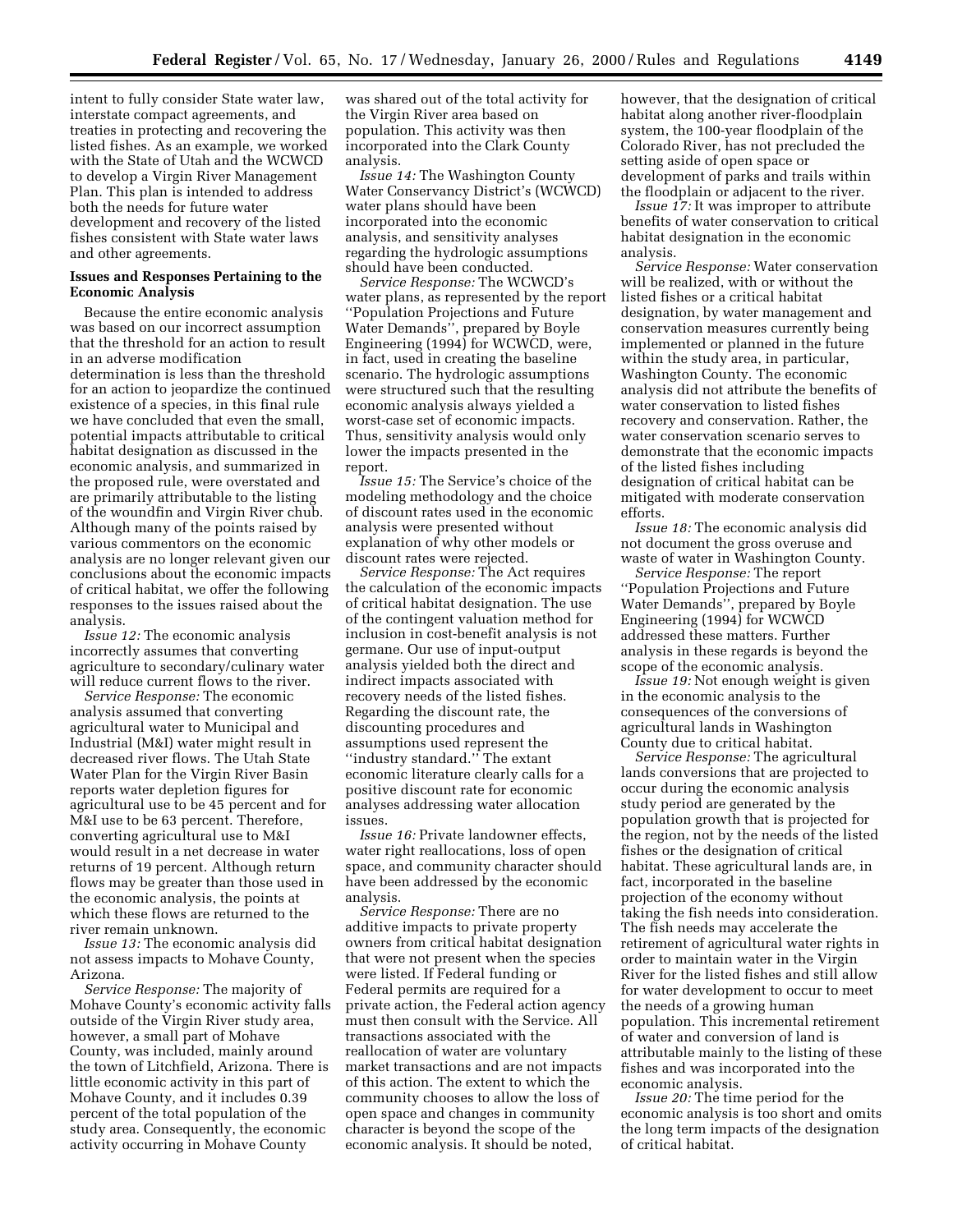*Service Response:* The study period for the economic analysis (1995–2040) was selected for the reasons described previously in this rule. By the end of this period, the population of Washington County is projected to be 380,600 people. Development projections undertaken by Boyle Engineering (1994) place the maximum population of Washington County at approximately 350,000 at population density levels consistent with the present lifestyles of the area. Thus, the population will have reached a steady state by the end of the study period used in the economic analysis and further impacts are not anticipated.

The comment further assumes that water maintained to meet the flow needs of the fish in critical habitat is lost to the national economy. While the Washington County area cannot develop this water, Las Vegas, Nevada, could use it after it reaches Halfway Wash. From a national perspective, the water may well have a higher value in Las Vegas than in Washington County, Utah, because of the larger, more diverse economy in Clark County, Nevada.

*Issue 21:* The retirement of agricultural lands is not correctly addressed in the economic analysis. If land retirements are market driven, then the low productivity lands will be converted first and the high productivity lands last.

*Service Response:* This point is correct. The economic analysis uses the average (county-level) productivity to value all agricultural lands. This approach overstates the economic impacts due to the listed fishes and critical habitat designation because the discounted present value of agricultural retirements is higher when the average land value is used. This is consistent with the approach calculating the worstcase economic impacts.

*Issue 22:* The economic analysis does not measure the national efficiency effects of critical habitat designation.

*Service Response:* In accordance with the Act and the regulations that implement it, the final designation of critical habitat is made on the basis of the best available scientific data, after taking into consideration the probable economic and other impacts of the designation upon proposed or ongoing activities. The national efficiency effects are computed and reported in the economic analysis prepared by Brookshire *et al.* 1995 (see Chapter 8) and summarized in the proposed rule. The economic analysis discusses the conditions under which the factor payments computed from the inputoutput analysis may be used to value the national efficiency changes.

## **Required Determinations**

## *Regulatory Planning and Review*

In accordance with Executive Order 12866, this action was submitted for review by the Office of Management and Budget. This final rule identifies the areas being designated as critical habitat for the woundfin and Virgin River chub. The designation will not have an annual economic effect of \$100 million. Our summary of the economic impacts of designation is discussed earlier in this final rule. This rule will not create inconsistencies with other agencies' actions. This rule will not materially affect entitlements, grants, user fees, loan programs, or the rights and obligations of their recipients. Proposed and final rules designating critical habitat for listed species are issued under the authority of the Act. Critical habitat regulations are issued under procedural rules contained in 50 CFR part 424. Based on previous formal and informal consultations with other Federal agencies under section 7 of the Endangered Species Act, the Service has determined that there are no economic impacts of critical habitat designation above and beyond the impacts of the original listing of the species. Cases identified in the economic analysis as a potential economic impact of critical habitat designation are actions that would also result in a finding of ''jeopardize the continued existence of the species'' during section 7 consultation. Thus, any economic impact associated with the Virgin River chub and woundfin is one incurred by the original listing of the species, not by this critical habitat designation.

#### *Regulatory Flexibility Act*

This rule will not have a significant economic effect on a substantial number of small entities as defined under the Regulatory Flexibility Act (5 U.S.C. 601 *et seq.*). As explained previously in this final rule, the designation will not have economic effects above and beyond those attributed to the listing of the species. This is because the prohibition against destroying or adversely modifying critical habitat is essentially duplicative of the prohibition against jeopardizing the continued existence of the species, and therefore, there are no additional economic effects that are not already incurred by the listing of the species.

## *Small Business Regulatory Enforcement Fairness Act*

This rule is not a major rule under 5 U.S.C. 804(2), the Small Business Regulatory Enforcement Fairness Act. This rule does not have an annual effect

on the economy of \$100 million or more. As explained in this rule, we do not believe that the designation will have economic effects above and beyond those attributed to the listing of the species. This rule will not cause a major increase in costs or prices for consumers, individual industries, Federal, State, or local government agencies, or geographic regions, because the designation will not have significant economic effects above and beyond the listing of the species. This rule does not have significant adverse effects on competition, employment, investment, productivity, innovation, or the ability of U.S.-based enterprises to compete with foreign-based enterprises.

## *Unfunded Mandates Reform Act (2 U.S.C. 1501 et seq.)*

Based on our analysis of the economic impacts of this rule as discussed above, and in accordance with the Unfunded Mandates Reform Act (2 U.S.C. 1501 *et seq.*), this rule will not significantly affect small governments because it will not place additional burdens on small (State, local, or Tribal) governments. This rule will not produce a Federal mandate of \$100 million or greater in any year (i.e., it is not a significant regulatory action under the Unfunded Mandates Reform Act.)

## *Takings*

In accordance with Executive Order 12630, the rule does not have significant takings implications. A takings implication assessment is not required. Although the critical habitat designation includes 55.9 kilometers of privately owned shoreline of the mainstem Virgin River, this final rule will not ''take'' private property rights and will not alter the value of private property. Critical habitat designation is only applicable to Federal lands, or to private lands if a Federal nexus exists (i.e., if a Federal agency authorizes or funds an action on private land). Private actions without a federal nexus on private land are not subject to any critical habitat prohibitions. Any private actions on private land that have a Federal nexus are already subject to consultation under section 7 of the Endangered Species Act. Because we have identified no economic effects of critical habitat designation above and beyond those that have accrued from the listing of these species, there are no takings implications.

#### *Federalism*

In accordance with Executive Order 13132, this final rule will not affect the structure or role of States, and will not have direct, substantial, or significant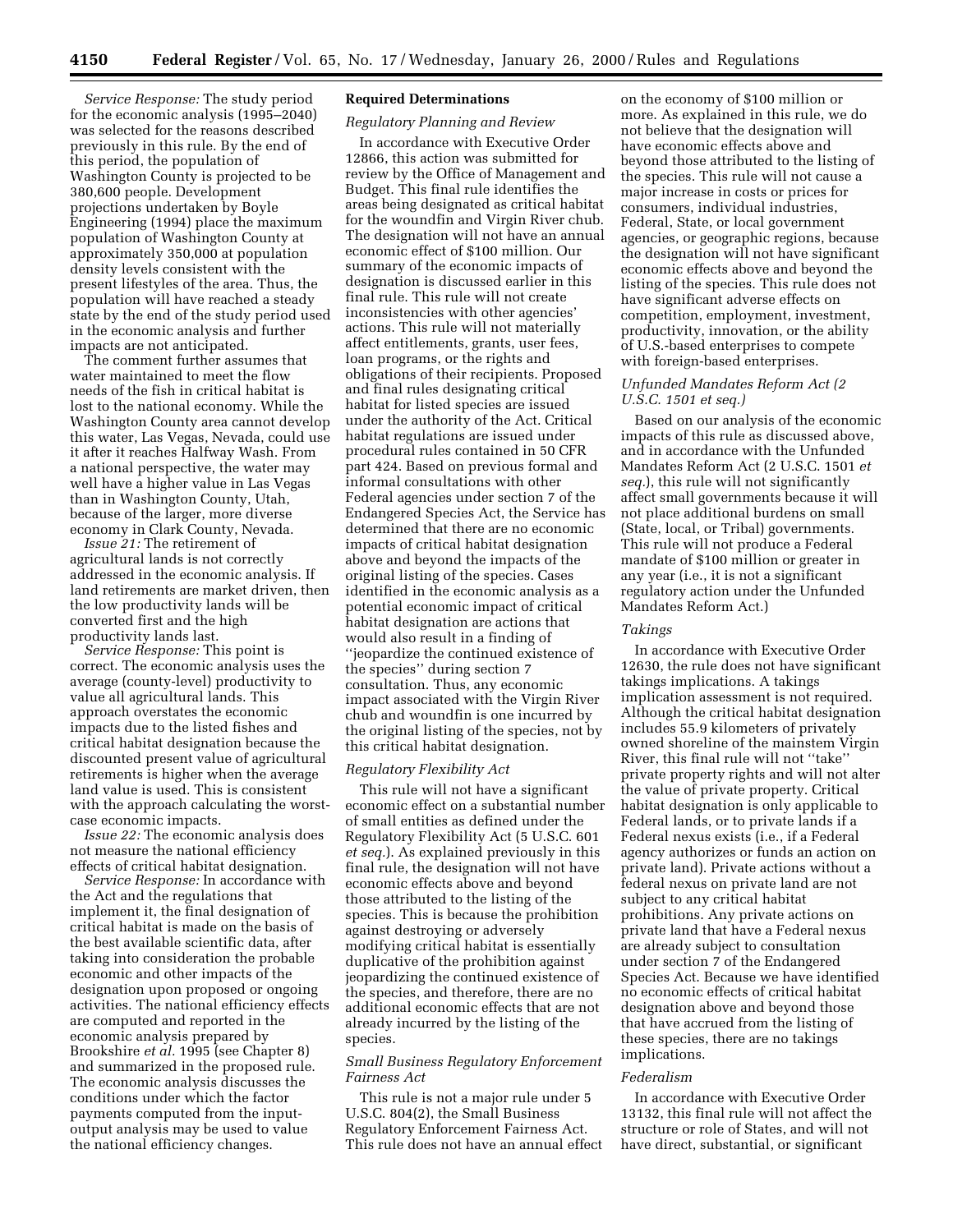effects on States. As previously stated, critical habitat is applicable only to Federal lands or to non-Federal lands to the extent that activities require Federal funding or permitting. Also, we have determined that additional economic impacts would not result from this critical habitat designation.

In keeping with Department of the Interior policy, we requested information from and coordinated development of the critical habitat proposal with the appropriate State resource agencies in Utah, Arizona, and Nevada. On August 9, 1999, we published in the **Federal Register** (64 FR 43206) a notice of availability of a draft environmental assessment on the proposed action of designating critical habitat. The public comment period was open from August 9, 1999, to September 8, 1999. Additional notification of the availability of the draft environmental assessment and comment period was provided by letter to appropriate State agencies, county governments, Federal agencies, and other interested parties. During the comment period, we received 12 written comment letters, which were considered in finalizing this rule.

It is our intent to fully consider State water law, interstate compact agreements, and treaties in protecting and recovering the listed fishes. As an example, we worked with the State of Utah and the WCWCD to develop a Virgin River Management Plan (1999). This plan is intended to address both the needs for future water development and recovery of the listed fishes consistent with State water laws and other agreements. The selection of the 100-year floodplain as the boundary for this critical habitat designation is consistent with and supports the goals of the Virgin River Management Plan and the Proposed Virgin River Resource Management and Recovery Program, both of which involve the State of Utah.

### *Civil Justice Reform*

In accordance with Executive Order 12988, the Office of the Solicitor has determined that the rule does not unduly burden the judicial system and does meet the requirements of sections 3(a) and 3(b)(2) of the Order. The final

designation of critical habitat for the woundfin and Virgin River chub has been reviewed extensively. Every effort has been made to ensure that the rule contains no drafting errors, provides clear standards, simplifies procedures, reduces burden, and is clearly written such that litigation risk is minimized.

## *Paperwork Reduction Act of 1995 (44 U.S.C. 3501 et seq.)*

This rule does not contain any information collection requirements for which Office of Management and Budget approval under the Paperwork Reduction Act is required.

#### *National Environmental Policy Act*

It is our position that, outside the Tenth Circuit, we do not need to prepare environmental analyses as defined by the NEPA in connection with designating critical habitat under the Endangered Species Act of 1973, as amended. We published a notice outlining our reasons for this determination in the **Federal Register** on October 25, 1983 (48 FR 49244). This assertion was upheld in the courts of the Ninth Circuit (*Douglas County* v. *Babbitt,* 48 F.3d 1495 (9th Cir. Ore. 1995), *cert. denied* 116 S. Ct. 698 (1996)). However, when the range of the species includes States within the Tenth Circuit, pursuant to the Tenth Circuit ruling in *Catron County Board of Commissioners* v. *U.S. Fish and Wildlife Service,* 75 F.3d 1429 (10th Cir. 1996), we undertake a NEPA analysis for critical habitat designation. We have completed that analysis through an Environmental Assessment and Finding of No Significant Impact.

## *Government-to-Government Relationship With Tribes*

In accordance with the President's memorandum of April 29, 1994, ''Government-to-Government Relations with Native American Tribal Governments'' (59 FR 22951) and procedures outlined by the Department of the Interior (512 DM 2), we recognize our responsibility to work with federally recognized Tribes on a Government-to-Government basis. Moreover, the 1997 Secretarial Order on Native Americans and the Act clearly states that Tribal

lands should not be designated unless absolutely necessary for the conservation of the species. According to the Secretarial Order, ''Critical habitat shall not be designated in such areas [an area that may impact Tribal trust resources] unless it is determined essential to conserve a listed species.'' We are unaware of any Tribal lands containing habitat essential to the conservation of the listed fishes.

#### **References Cited**

A complete list of all references cited is available upon request from the Field Supervisor, Salt Lake City Field Office (see **ADDRESSES** section).

#### **Authors**

The primary authors of this rule are Henry R. Maddux and Janet Mizzi, previously of our Salt Lake City Field Office, Patty Stevens of our Denver Regional Office, and Keith Rose of our Salt Lake City Field Office (see **ADDRESSES** section).

## **List of Subjects in 50 CFR Part 17**

Endangered and threatened species, Exports, Imports, Reporting and recordkeeping requirements, Transportation.

#### **Regulation Promulgation**

Accordingly, we amend part 17, subchapter B of chapter I, title 50 of the Code of Federal Regulations, as set forth below:

## **PART 17—[AMENDED]**

1. The authority citation for part 17 continues to read as follows:

**Authority:** 16 U.S.C. 1361–1407; 16 U.S.C. 1531–1544; 16 U.S.C. 4201–4245; Pub. L. 99– 625, 100 Stat. 3500, unless otherwise noted.

#### **§ 17.11 [Amended]**

2. Amend section 17.11(h) by revising the entry in the critical habitat column of the entry for ''Chub, Virgin River,'' and ''Woundfin'', under FISHES, to read as follows:

#### **§ 17.11 Endangered and threatened wildlife.**

- \* \* \* \* \*
	- (h) \* \* \*

| <b>Species</b>     |                           | Vertebrate popu-    |                                            | When          | Critical | Special    |           |
|--------------------|---------------------------|---------------------|--------------------------------------------|---------------|----------|------------|-----------|
| Common name        | Scientific name           | Historic range      | lation where endan-<br>gered or threatened | <b>Status</b> | listed   | habitat    | rules     |
| <b>FISHES</b><br>÷ |                           |                     |                                            |               |          |            |           |
| Chub, Virgin River | Gila robusta<br>seminuda. | U.S.A. (AZ, NV, UT) |                                            |               | 361      | \$17.95(e) | <b>NA</b> |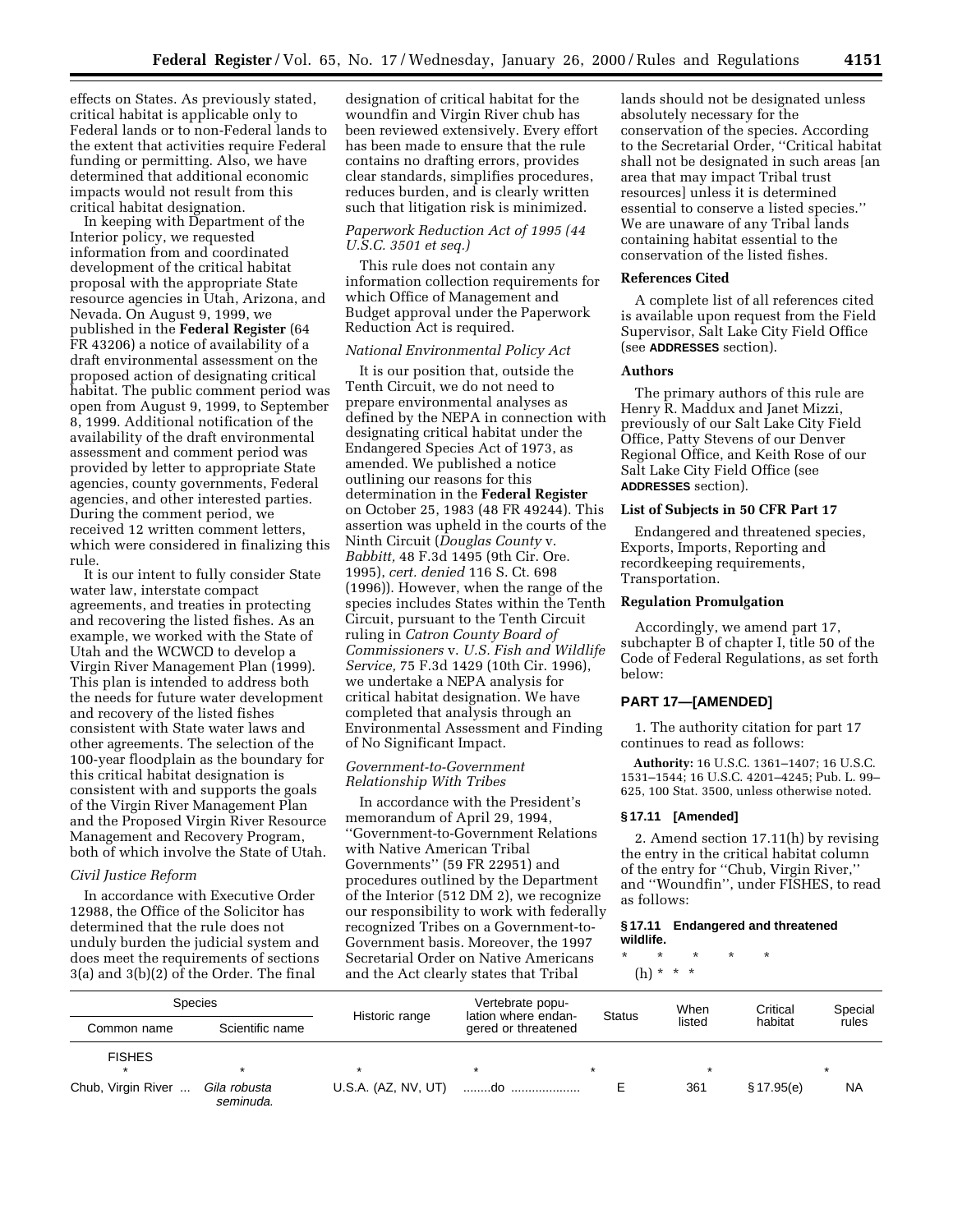| <b>Species</b> |                               |                                                              | Vertebrate popu-                                  |               | When   | Critical   | Special   |
|----------------|-------------------------------|--------------------------------------------------------------|---------------------------------------------------|---------------|--------|------------|-----------|
| Common name    | Scientific name               | Historic range<br>lation where endan-<br>gered or threatened |                                                   | <b>Status</b> | listed | habitat    | rules     |
|                |                               |                                                              |                                                   |               |        |            |           |
| Woundfin       | Plagopterus<br>argentissimus. | U.S.A. (AZ, NV, UT),<br>Mexico.                              | Entire, except Gila<br>River drainage,<br>AZ, NM. | Е             | 2.193  | § 17.95(e) | <b>NA</b> |
|                |                               |                                                              |                                                   |               |        |            |           |

3. Amend Section 17.95(e) by adding critical habitat of the Virgin River chub (*Gila robusta seminuda*) and woundfin (*Plagopterus argentissimus*) in the same alphabetical order as these species occur in 17.11(h).

## **§ 17.95 Critical habitat-fish and wildlife.**

\* \* \* \* \* (e) \* \* \* \* \* \* \* \*

Virgin River Chub (*Gila seminuda*)

Legal descriptions for St. George (Utah-Arizona) and Littlefield (Arizona) were obtained from the 1987 Bureau of Land Management (BLM) maps (Surface Management Status 30 x 60 Minute Quadrangle). Legal descriptions for Overton (Nevada-Arizona) were obtained from the 1989 BLM maps (Surface Management Status 30 x 60 Minute Quadrangle). The 100-year floodplain for many areas is detailed in Flood Insurance Rate Maps (FIRM) published by and available through the Federal Emergency Management Agency (FEMA). In areas where a FIRM is not available, the presence of alluvium soils or known high water marks can be used to determine the extent of the floodplain. Only areas of floodplain containing at least one of the constituent elements are considered critical habitat. Critical habitat designated for the Virgin River chub is as follows:

Utah, Washington County; Arizona, Mohave County; Nevada, Clark County. The Virgin River and its 100-year floodplain from its confluence with La Verkin Creek, Utah in T.41S., R.13W., sec.23 (Salt Lake Base and Meridian) to Halfway Wash, Nevada T.15S., R.69E., sec.6 (Salt Lake Base and Meridian).

The primary constituent elements of critical habitat determined necessary for the survival and recovery of these Virgin River fishes are water, physical habitat, and biological environment. The desired conditions for each of these elements are further discussed below.

Water—A sufficient quantity and quality of water (i.e., temperature, dissolved oxygen, contaminants, nutrients, turbidity, etc.) that is delivered to a specific location in accordance with a hydrologic regime that is identified for the particular life stage for each species. This includes the following:

1. Water quality characterized by natural seasonally variable temperature, turbidity, and conductivity;

2. hydrologic regime characterized by the duration, magnitude, and frequency of flow events capable of forming and maintaining channel and instream habitat necessary for particular life stages at certain times of the year; and

3. flood events inundating the floodplain necessary to provide the organic matter that provides or supports the nutrient and food sources for the listed fishes.

Physical Habitat—Areas of the Virgin River that are inhabited or potentially habitable by a particular life stage for each species, for use in spawning, nursing, feeding, and rearing, or corridors between such areas:

1. River channels, side channels, secondary channels, backwaters, and springs, and other areas which provide access to these habitats; and

2. areas with slow to moderate velocities, within deep runs or pools, with predominately sand substrates, particularly habitats which contain boulders or other instream cover.

Biological Environment—Food supply, predation, and competition are important elements of the biological environment and are considered components of this constituent element. Food supply is a function of nutrient supply, productivity, and availability to each life stage of the species. Predation and competition, although considered normal components of this environment, are out of balance due to nonnative fish species in many areas. Fourteen introduced species, including red shiner (*Cyprinella lutrensis*), black bullhead (*Ameiurus melas*), channel catfish (*Ictalurus punctatus*), and largemouth bass (*Micropterus salmoides*), compete with or prey upon the listed fishes. Of these, the red shiner is the most numerous and has been the most problematic for the listed fishes. Red shiners compete for food and available habitats and are known to prey on the eggs and early life stages of the listed fishes. Components of this constituent element include the following:

1. Seasonally flooded areas that contribute to the biological productivity of the river system by producing allochthonous (humus, silt, organic detritus, colloidal matter, and plants and animals produced outside the river and brought into the river) organic matter which provides and supports much of the food base of the listed fishes; and

2. few or no predatory or competitive nonnative species in occupied Virgin River fishes' habitats or potential reestablishment sites.

**BILLING CODE 4310–55–P**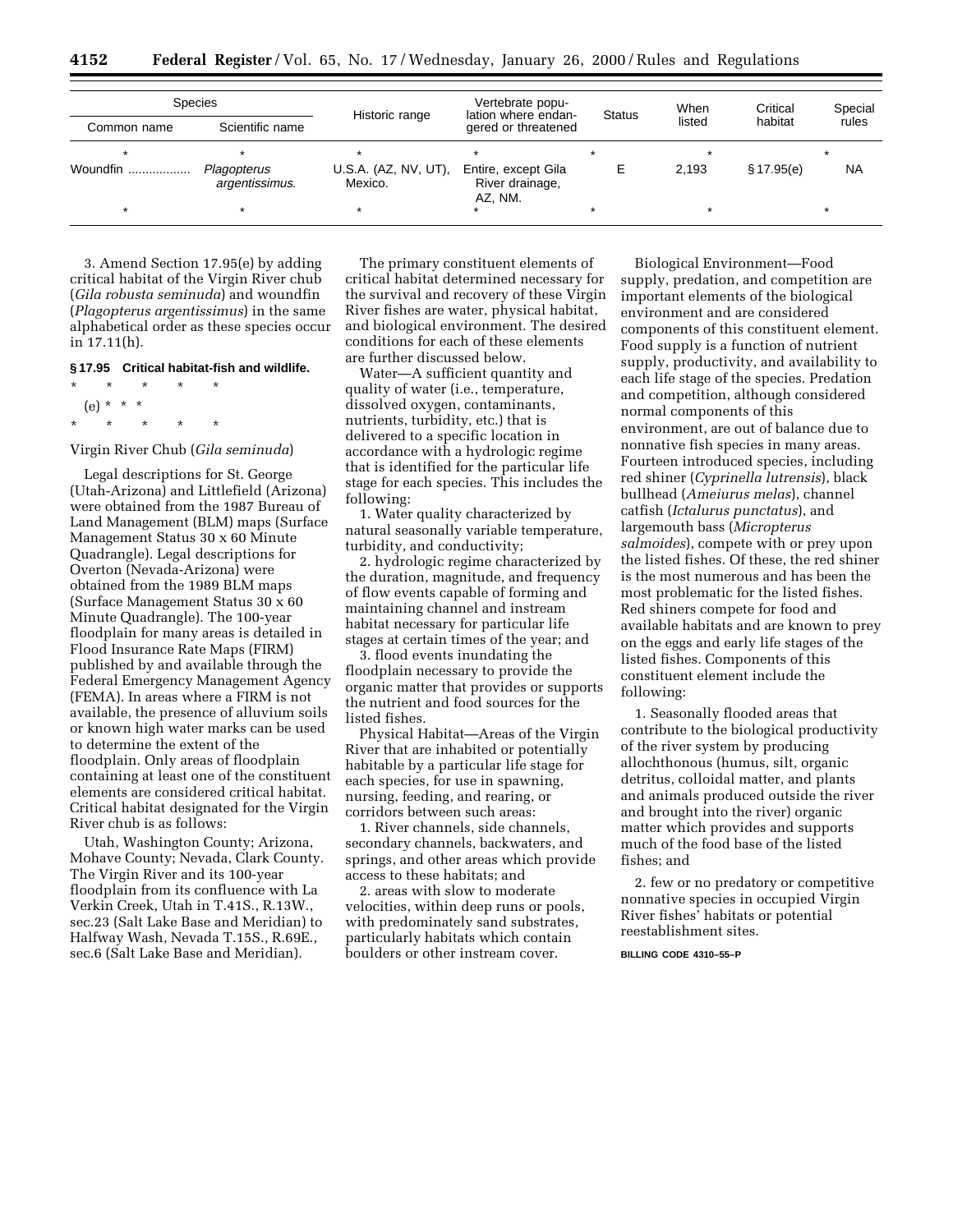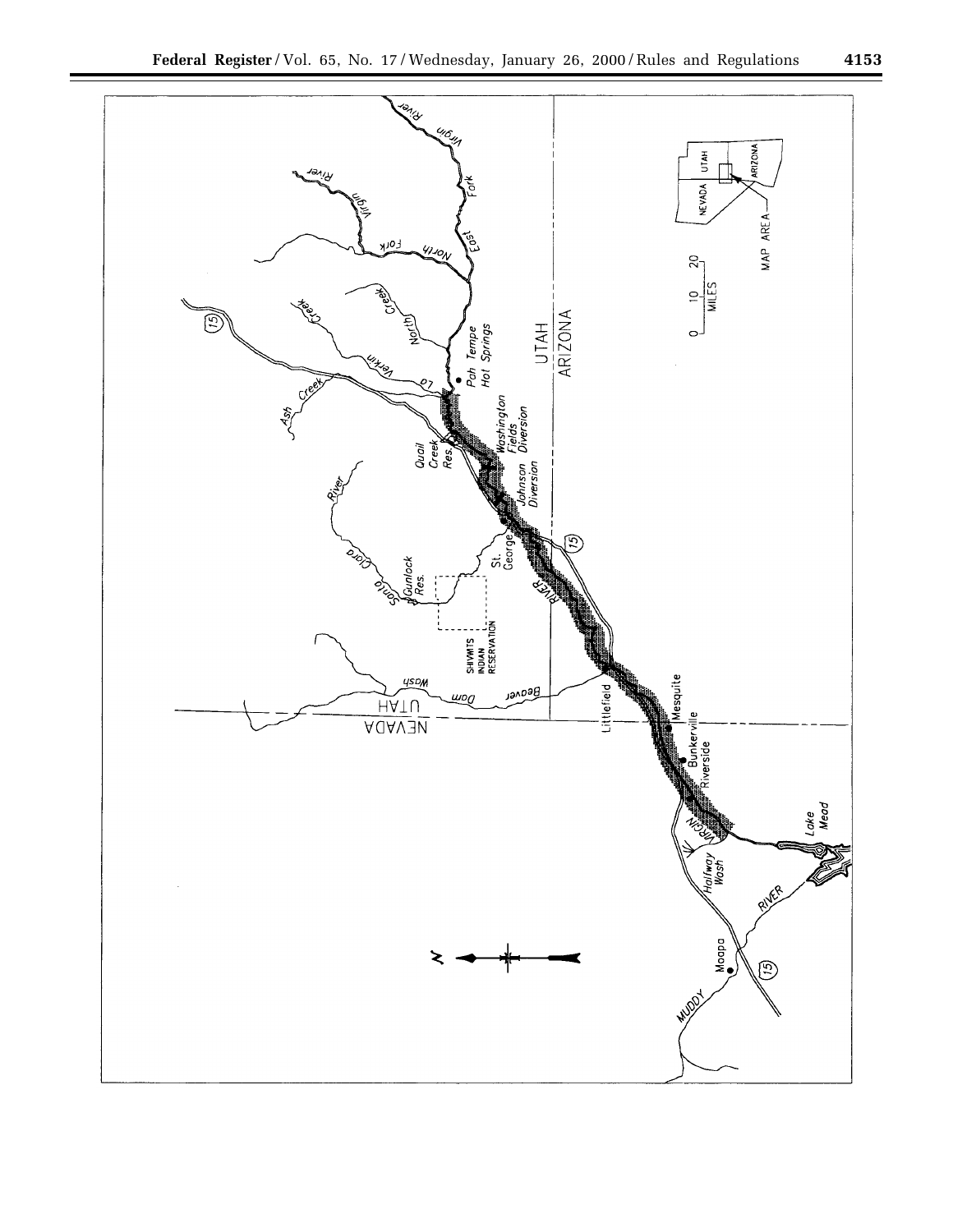## Woundfin (*Plagopterus argentissimus*)

Legal descriptions for St. George (Utah–Arizona) and Littlefield (Arizona) were obtained from the 1987 BLM maps (Surface Management Status 30 x 60 Minute Quadrangles). Legal descriptions for Overton (Nevada–Arizona) were obtained from the 1989 BLM maps (Surface Management Status 30 x 60 Minute Quadrangles). The 100-year floodplain for many areas is detailed in Flood Insurance Rate Maps (FIRM) published by and available through the Federal Emergency Management Agency (FEMA). In areas where a FIRM is not available, the presence of alluvium soils or known high water marks can be used to determine the extent of the floodplain. Only areas of floodplain containing at least one of the constituent elements are considered critical habitat. Critical habitat designated for the woundfin is as follows:

Utah, Washington County; Arizona, Mohave County; Nevada, Clark County. The Virgin River and its 100-year floodplain from its confluence with La Verkin Creek, Utah in T.41S., R.13W., sec.23 (Salt Lake Base and Meridian) to Halfway Wash, Nevada T.15S., R.69E., sec.6 (Salt Lake Base and Meridian).

The primary constituent elements of critical habitat determined necessary for the survival and recovery of these Virgin River fishes are water, physical habitat, and biological environment. The desired conditions for each of these elements are further discussed below.

Water—A sufficient quantity and quality of water (*i.e.,* temperature, dissolved oxygen, contaminants, nutrients, turbidity, etc.) that is

delivered to a specific location in accordance with a hydrologic regime that is identified for the particular life stage for each species. This includes the following:

1. Water quality characterized by natural seasonally variable temperature, turbidity, and conductivity;

2. hydrologic regime characterized by the duration, magnitude, and frequency of flow events capable of forming and maintaining channel and instream habitat necessary for particular life stages at certain times of the year; and

3. flood events inundating the floodplain necessary to provide the organic matter that provides or supports the nutrient and food sources for the listed fishes.

Physical Habitat—Areas of the Virgin River that are inhabited or potentially habitable by a particular life stage for each species, for use in spawning, nursing, feeding, and rearing, or corridors between such areas:

1. River channels, side channels, secondary channels, backwaters, and springs, and other areas which provide access to these habitats;

2. areas inhabited by adult and juvenile woundfin include runs and pools adjacent to riffles that have sand and sand/gravel substrates;

3. areas inhabited by juvenile woundfin are generally deeper and slower. When turbidity is low, adults also tend to occupy deeper and slower habitats;

4. areas inhabited by woundfin larvae include shoreline margins and backwater habitats associated with growths of filamentous algae.

Biological Environment—Food supply, predation, and competition are important elements of the biological environment and are considered components of this constituent element. Food supply is a function of nutrient supply, productivity, and availability to each life stage of the species. Predation and competition, although considered normal components of this environment, are out of balance due to nonnative fish species in many areas. Fourteen introduced species, including red shiner (*Cyprinella lutrensis*), black bullhead (*Ameiurus melas*), channel catfish (*Ictalurus punctatus*), and largemouth bass (*Micropterus salmoides*), compete with or prey upon the listed fishes. Of these, the red shiner is the most numerous and has been the most problematic for the listed fishes. Red shiners compete for food and available habitats and are known to prey on the eggs and early life stages of the listed fishes. Components of this constituent element include the following:

1. Seasonally flooded areas that contribute to the biological productivity of the river system by producing allochthonous (humus, silt, organic detritus, colloidal matter, and plants and animals produced outside the river and brought into the river) organic matter which provides and supports much of the food base of the listed fishes; and

2. few or no predatory or competitive nonnative species in occupied Virgin River fishes' habitats or potential reestablishment sites.

**BILLING CODE 4310–55–P**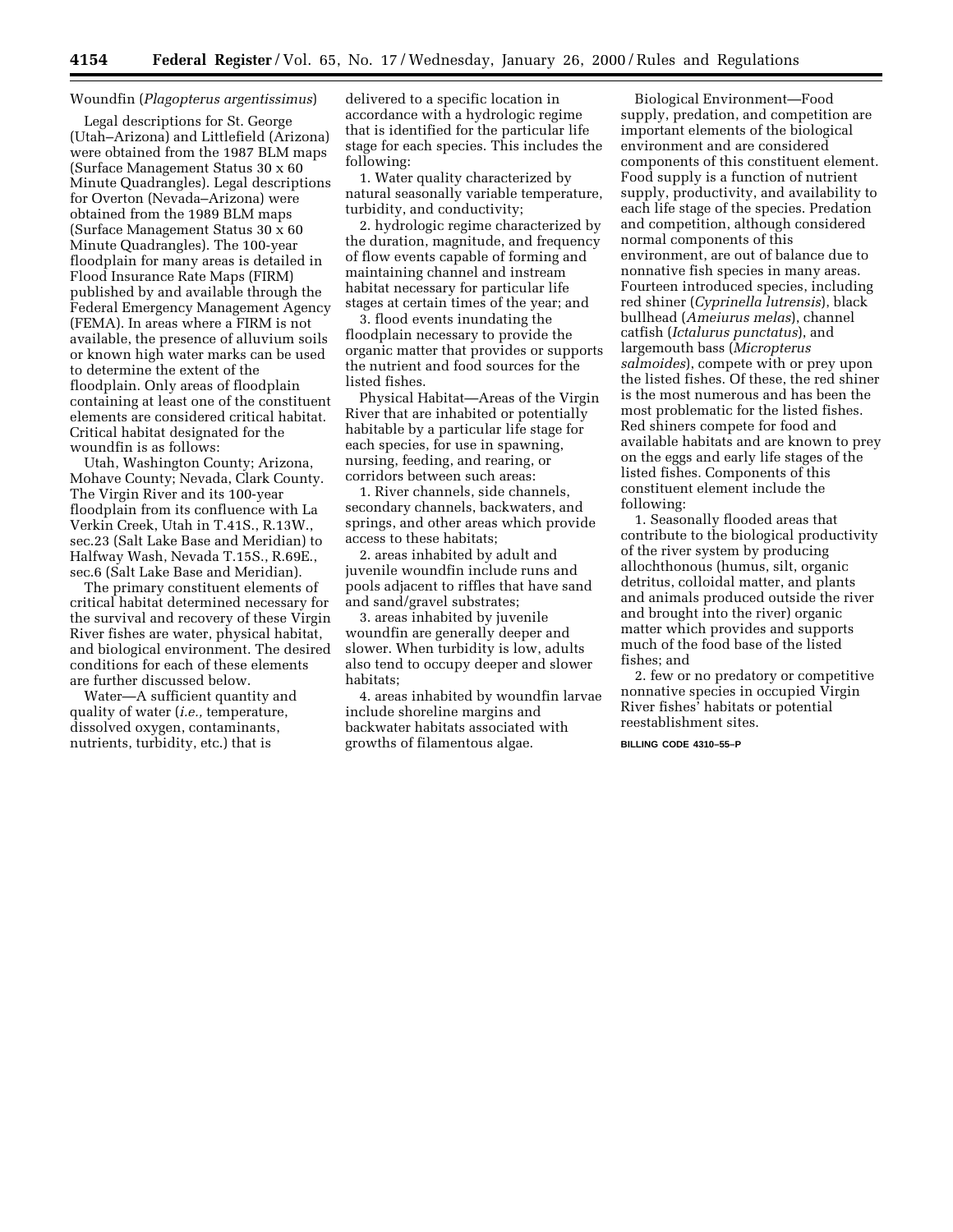

۰